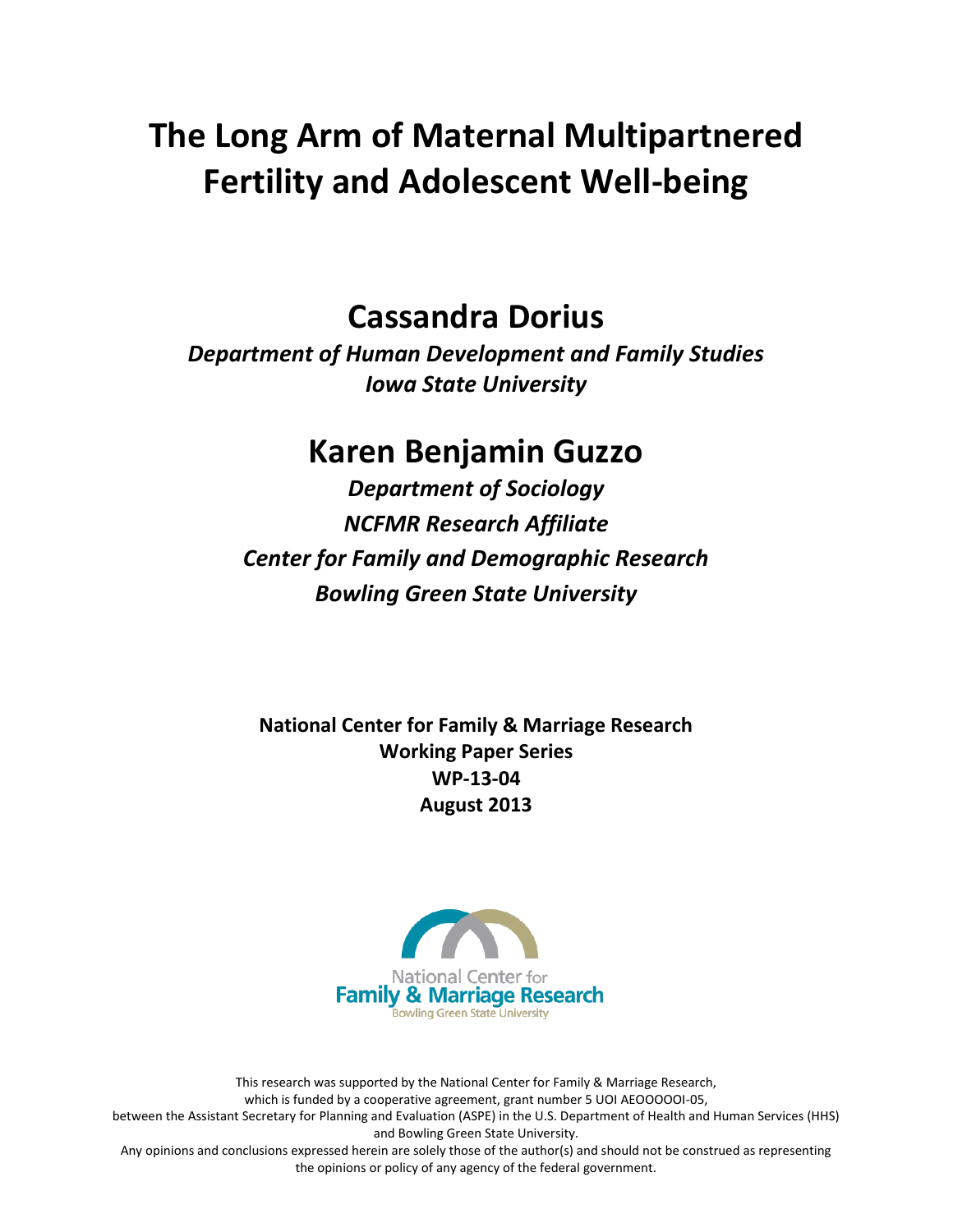The Long Arm of Maternal Multipartnered Fertility and Adolescent Well-being \*\* Working Draft, August 6, 2013\*\*

Cassandra Dorius

Department of Human Development and Family Studies

Iowa State University, Ames, IA

Karen Benjamin Guzzo

Department of Sociology & Center for Family and Demographic Research

Bowling Green State University, Bowling Green, OH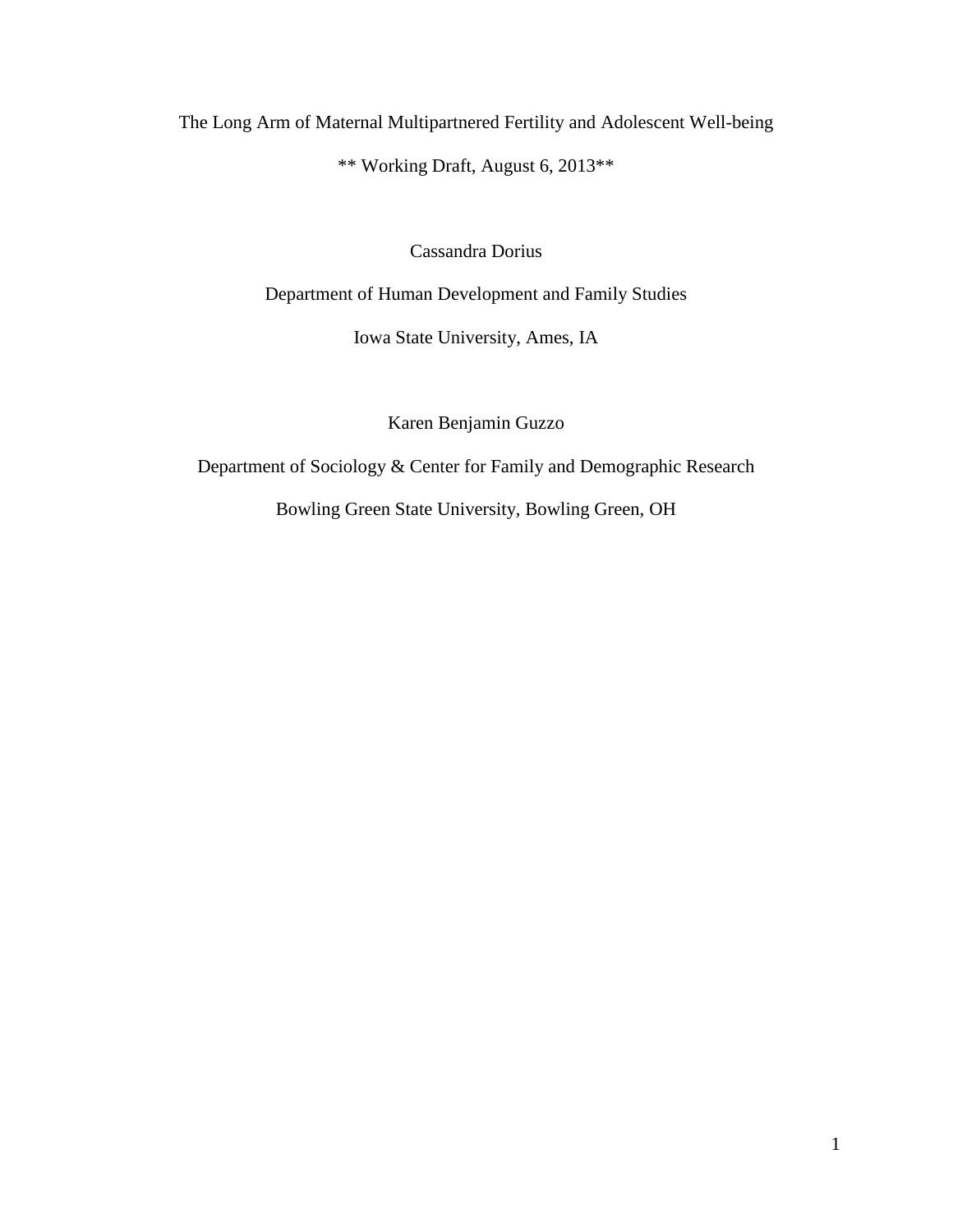#### **Abstract**

Over the past decade, there has been an emerging body of research focusing on multipartnered fertility, where a parent has children by more than one partner. However, it is not clear if concern over multipartnered fertility, in and of itself, is warranted. We draw on 24 waves (1979- 2010) of nationally representative data from the 1979 National Longitudinal Study of Youth main youth interviews to create detailed relationship histories of mothers and then link these data to self-reported assessments of adolescent well-being found in 9 waves (1994-2010) of the young adult (NLSY79-YA) supplement. Results suggest that maternal multipartnered fertility has a significant direct and moderated effect on adolescent drug use and sexual debut net of cumulative family instability and exposure to particular family forms like marriage, cohabitation, and divorce. Moreover, maternal multipartnered fertility remained a significant predictor of both drug use and the timing of first sex even after accounting for selection into this family form and controlling for the adolescent's experience of poverty, unemployment, and educational disadvantage at the time of birth and throughout childhood.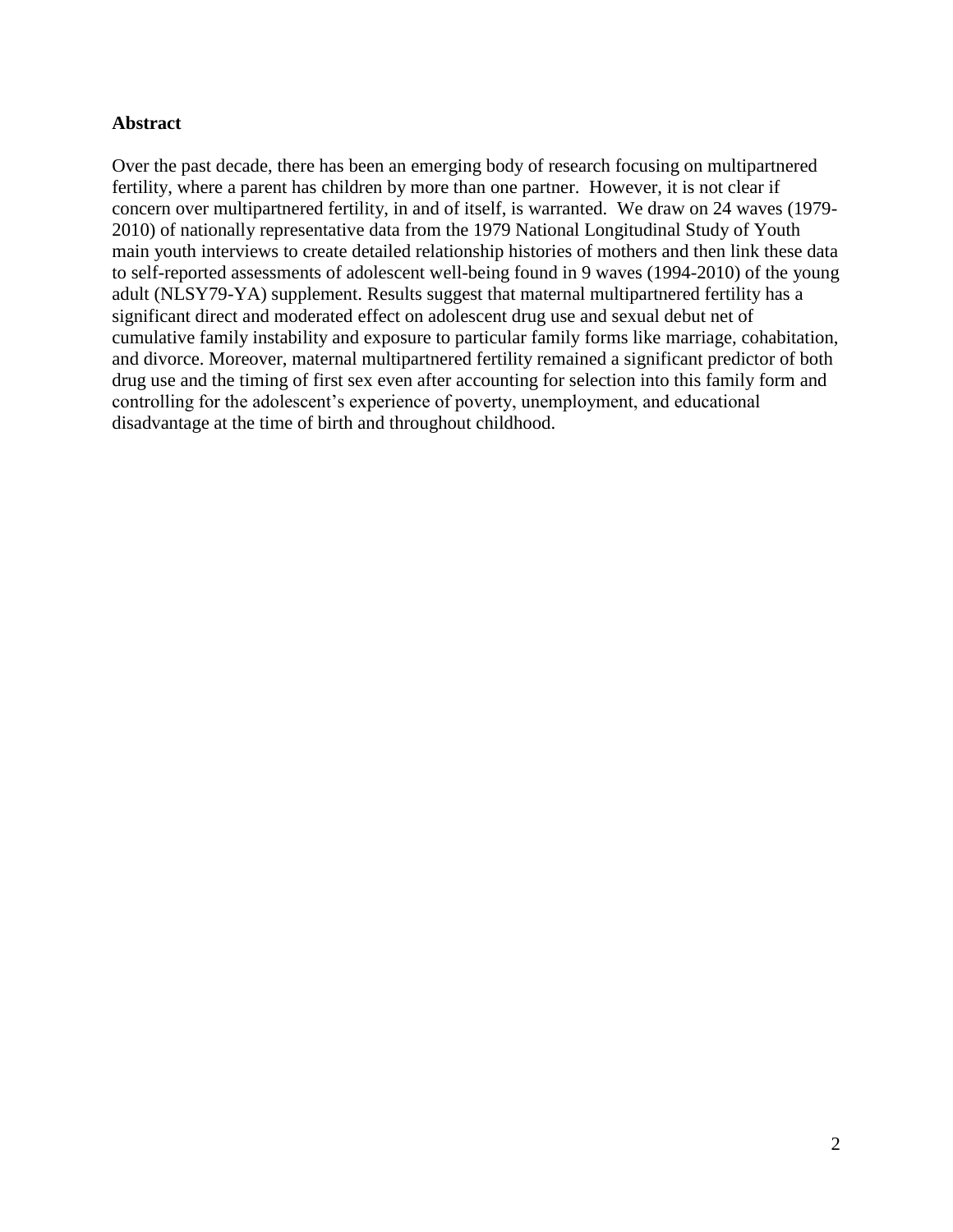Over the past decade, there has been an emerging body of research focusing on multipartnered fertility, where a parent has children by more than one partner. The growth in union dissolution and nonmarital childbearing has increased the prevalence of multipartnered fertility (Guzzo and Furstenberg 2007), altered the circumstances in which it occurred (Manlove, Logan, Ikramullah, and Holcomb 2008), and fostered concern over the implications for families, particularly children (Klerman 2007). However, it is not clear if concern over multipartnered fertility, in and of itself, is warranted. Multipartnered fertility is, at its essence, a sign of parental union instability, and this is not a new phenomenon of the  $21<sup>st</sup>$  century. Despite the recent nomenclature, divorce, remarriage, and additional childbearing have been fairly common over the past 40 years (Cherlin 1992, 2009). What is different, though, is that multipartnered fertility is occurring more frequently and occurring more often partially or completely outside of marriage, accompanied by higher instability among nonmarital unions (McLanahan and Beck 2010). Nonmarital unions, higher union instability, and thus multipartnered fertility occur more frequently among the disadvantaged (McLanahan 2009). Family instability and socioeconomic disadvantage, in turn, are linked to poorer parenting behaviors and outcomes for children (Osborne and McLanahan 2007; Osborne, Berger, and Magnuson 2012; Waldfogel, Craigie, and Brooks-Gunn 2010), but it is not clear if multipartnered fertility is an additional source of disadvantage beyond these factors. In sum, then, it is not clear whether, and how, multipartnered fertility is actually associated with child well-being.

The current research addresses an important gap in the literature: is multipartnered fertility detrimental to adolescent well-being? Although there is a growing body of research linking instability in maternal relationships and family structures to child well-being (e.g., Beck et al. 2010; Cooper et al. 2009; Osborne et al 2012), research has largely been unable to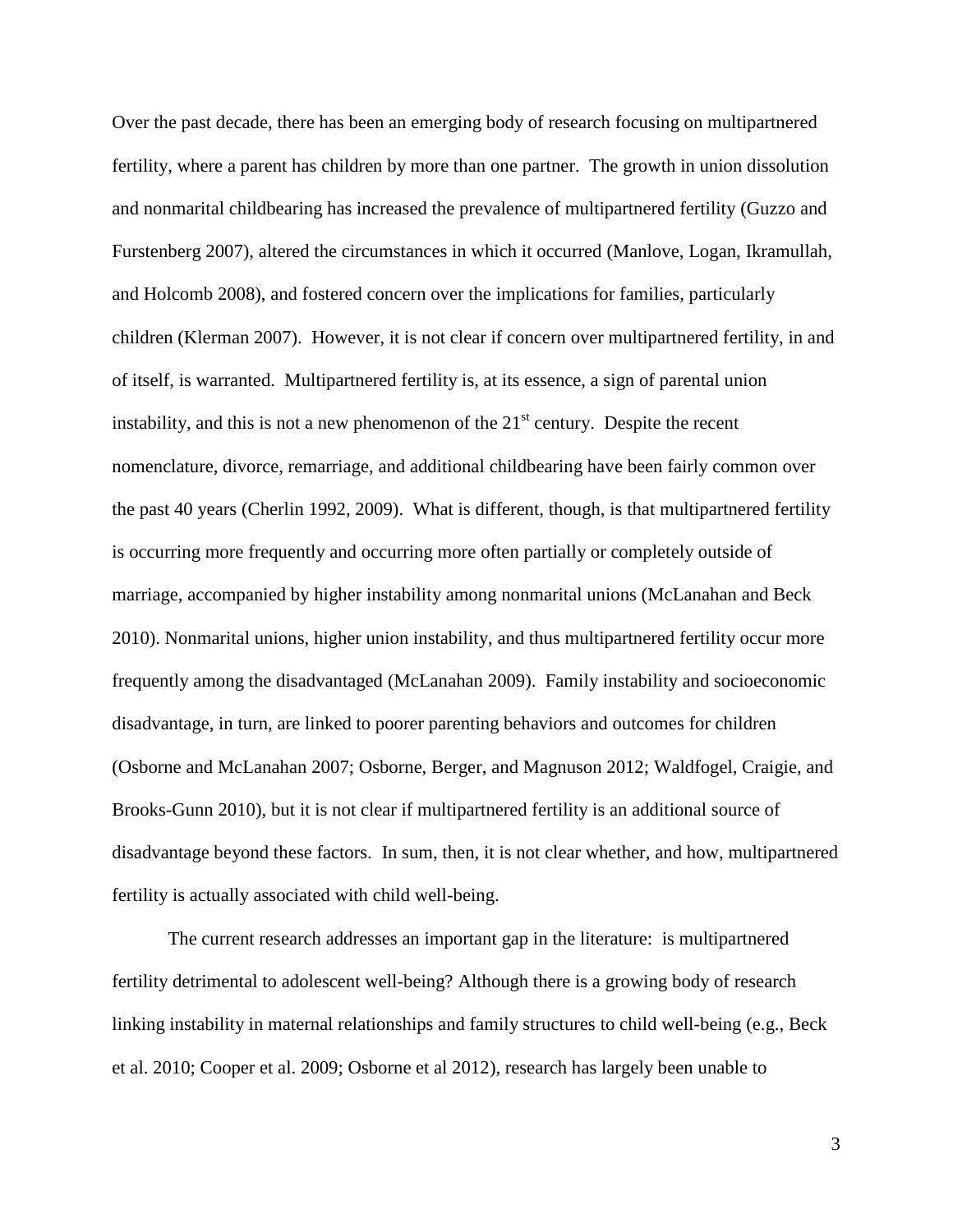disentangle the consequences of multipartnered fertility from its underlying causes. The limited information we do have comes almost exclusively from the Fragile Families study, which covers (to date) only a fairly short-term period, meaning children are observed only through childhood; this is problematic as research suggests that the effects of family structure and instability accumulate and thus more permanent and long-term effects are unlikely to be observed until adolescence (Cavanagh and Huston 2008; Osborne and McLanahan 2007). Further, the Fragile Families study does not observe individuals prior to the birth of a focal child, making it difficult to account for the experiences mothers and older children had prior to observation. We use the National Longitudinal Survey of Youth 1979 (NLSY79) which is uniquely suited to address issues of selection and family instability by allowing us to follow women prior to having children, observe union formation and dissolution over an extended period of time, and address long-term issues of adolescent well-being by using the Child and Young Adult supplements of the NLSY79.

#### **Multipartnered Fertility and Child/Adolescent Well-Being**

It is widely assumed that multipartnered fertility has deleterious effects on children's well-being (Klerman 2007). These negative effects may operate through a number of avenues. For instance, resource dilution, where parents have to spread their involvement and resources across multiple children and households (Blake 1981, 1989; Carlson & Furstenberg 2006), and the presence of competing demands across children and from current and ex-partners (Manning and Smock 2004; Meyer, Cancian, and Cook 2005) may reduce the resources available to children. Alternatively, parenting behaviors may differ across children with different partners in a direct manner, if parents selectively invest in children from the current relationship at the expense of those from prior relationships because the transactional and logistical costs are lower and the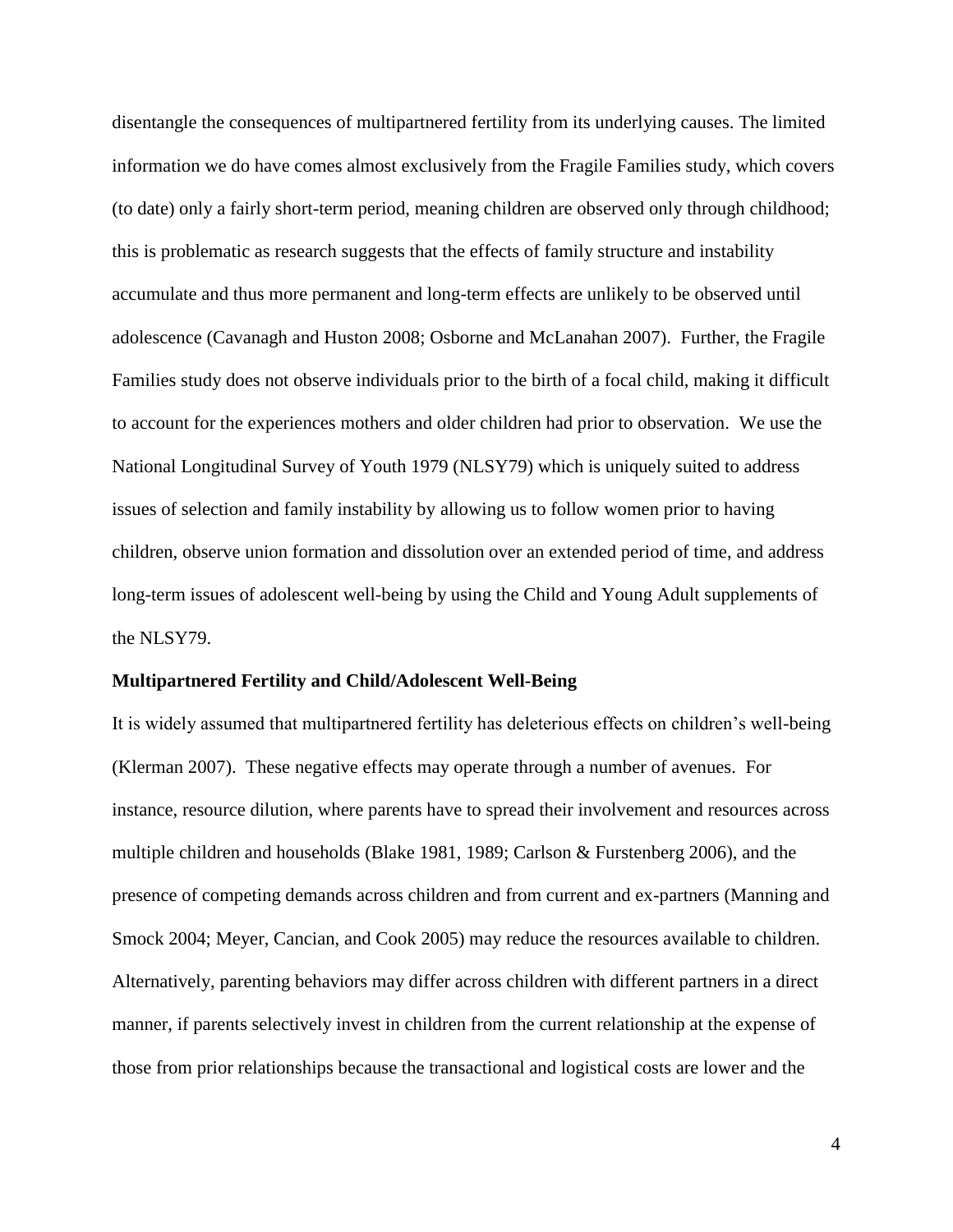benefits are higher, essentially pitting coresidential and nonresidential children against each other (Guzzo 2009; Manning and Smock 1999, 2000). Parenting behaviors may also indirectly differ; multipartnered fertility has been linked to parental depression (Turney and Carlson 2011), poorer mental and physical health (Dorius 2012), lower perceptions of social support (Harknett and Knab 2007), and lower-quality coparental relationships (Carlson and Furstenberg 2007), all of which affect parenting. It is worth noting, though, that the causal direction between mental health and related measures and multipartnered fertility is unclear. For instance, having children across households may increase stress, and a difficult coparental relationship could lead to union instability and thus increase exposure to multipartnered fertility.

To date, however, only one study has directly examined multipartnered fertility and child well-being. Bronte-Tinkew, Horowitz, and Scott (2009) examined father's multipartnered fertility and children's well-being at 36 months using the Fragile Families data. They found that children whose father had multipartnered fertility exhibited more externalizing problem behaviors than those whose father had children with only one partner, although paternal depressive symptoms indirectly affected problem behaviors and thus mediated the association. They also found evidence that men with multipartnered fertility had lower levels of father involvement, which in turn was associated with poorer physical health among children.

A main critique of this work, and the broader set of arguments about multipartnered fertility, is that it is difficult to disentangle residential effects from the effects of multipartnered fertility. This is especially problematic because there are clear gender differences in the lived experience of multipartnered fertility – mothers usually live with all of their children, regardless of the number of fathers, whereas multipartnered fertility among fathers usually means living apart from one or more of their children (Guzzo forthcoming). As such, day-to-day parenting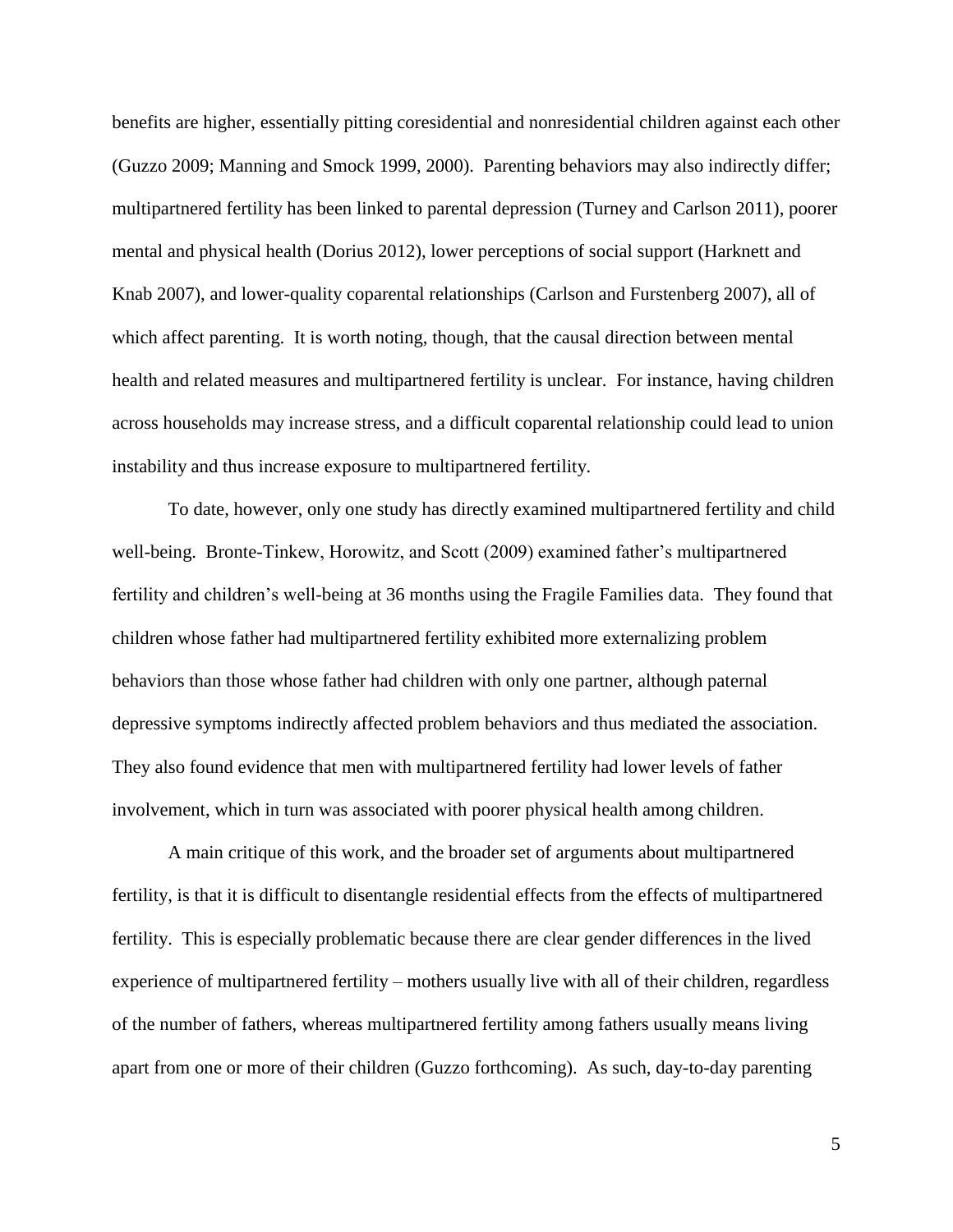experiences among mothers may vary little across children by different fathers, beyond differences associated with parity and spacing and differences related to household structure and financial stability. Arguments about resource dilution or competing demands are more applicable to those who must distribute time and resources across households, or balance the needs of residential children (whose needs and demands are more immediately obvious) with nonresidential children (whose demands are not immediately known). Further, opportunities and requirements for involvement and support vary across households and residence statuses. Coresidential parents have more opportunities to interact with children who live with them than with children who do not live with them. Custody, visitation, and child support agreements may vary across children and impact support and involvement, as will logistical factors such as distance. Higher levels of stress may emerge from the increased logistical complications that likely arise when trying to parent across households. As such, prior work on multipartnered fertility, and related work on nonresidential fatherhood, does not fully enable us to understand the potential impacts on children. The current research addresses this problem by using a sample of mothers, all of whom live with all of their children.

#### **Family Instability and Transitions**

Another problem that complicates the issue is that multipartnered fertility is not a static concept that applies equally to all children in family. While we might categorize an adult as having multipartnered fertility at a particular point, we also have to acknowledge that multipartnered fertility occurs as a process stemming from relationship instability. By definition, a person has single-partnered fertility before they have multipartnered fertility. Extending this to children, a first-born child has no half-siblings prior to their parent going on to have a new-partner birth, but this is not necessarily true for higher-parity children. On the one hand, first-born child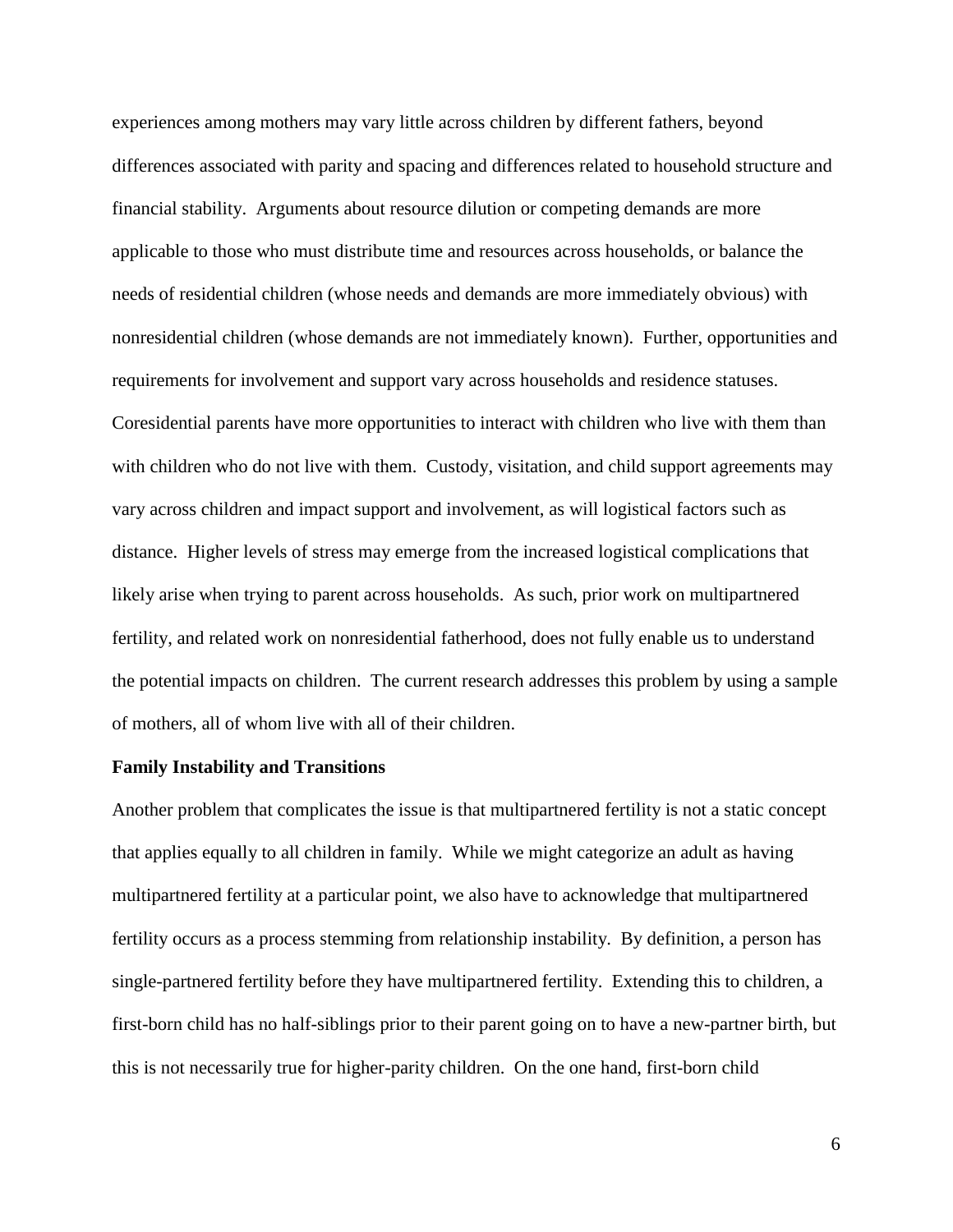experiencing parental multipartnered fertility must, at a minimum, experience new union formation by one of their parents; in most instances, they likely also experience the demise of their biological parents' union. On the other hand, the youngest child born to a parent with multipartnered fertility may experience no transitions in family structure at all – all the transitions occurred prior to their birth. This adds an additional layer of complexity to arguments about multipartnered fertility and child well-being – how can we disentangle any effects of multipartnered fertility from the effects of underlying family instability, and how do effects vary for first versus higher-order children? Research using the Fragile Families dataset is unable to address this issue, as the survey focuses on a focal child of any parity. In this project, we focus on the first-born child, for whom exposure to family instability, transitions, and multipartnered fertility is greatest, observing their mother's fertility and union behavior prior to their first birth through adolescence. In doing so, we are unable to account for paternal multipartnered fertility (meaning we underestimate children's experience of family complexity), but this also eliminates the added complexity of half-siblings in different households.

Certainly, there is a wide body of research establishing the importance of family structure for children's well-being. Children who spend time in a single-parent, stepfamily, or cohabiting family type tend to fare worse, across a variety of indicators, than their peers who spend their entire childhood living with both biological parents in a married household (McLanahan and Sandefur 1994; Amato 2005; Langton and Berger 2011). Family structure is associated with resources – married biological parents have more financial resources (Manning and Brown 2006; Thomas and Sawhill 2005) and greater commitments and investments in their shared biological child(ren) (Carlson and Corcoran 2001; Hofferth and Anderson 2003). They also tend to exhibit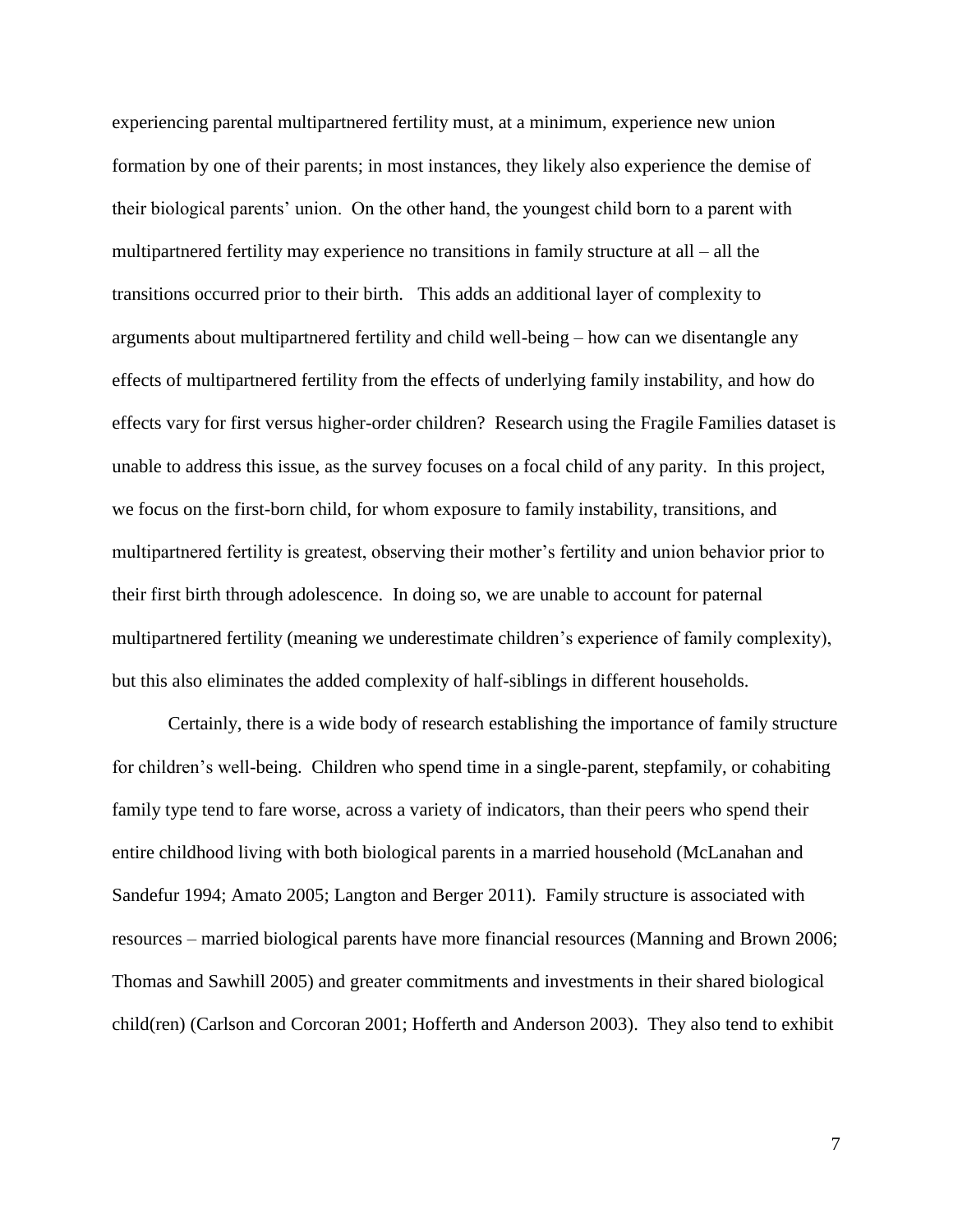higher-quality parenting, lower parental stress, and stronger coparental relationships (McLanahan and Beck 2010) than other family structures.

However, recent scholarship has recognized that transitions in family structure play a role as well – that it is not just the form a family takes but how stable a family is that influences child well-being. Family structure and instability are intertwined (Thomson and McLanahan 2012), with children born to cohabiting families experiencing the greatest instability, followed by those born to single mothers, with two-biological married parent families exhibiting the least instability (Cavanagh and Huston 2006; Langton and Berger 2011; Osborne and McLanahan 2007). According to the social stress perspective (George 1989, 1993), partnership transitions – even positive ones, such as moving from a cohabitation to a marriage – are linked to changes in material and social resources (Cooper et al 2009; Osborne, Beck, and Berger 2012). Such changes, then, can disrupt family and household functioning, increase parental stress, and affect the coparental relationship; these, in turn, can lead to poorer parenting (Beck et al 2010; Osborne and McLanahan 2007). This instability, in turn, is linked to problem behaviors and poorer social development (Cavanagh and Huston 2006, 2008). Family instability effects appear to be cumulative, with more transitions associated with poorer outcomes (Cavanagh and Huston 2008; Osborne and McLanahan 2007).

Finally, it is worth noting that even in intact families, family size is inversely associated with child well-being (Downey 1995), and the birth of a sibling has been linked to behavioral problems among first-born children (Volling 2012). Explanations for these findings include resource dilution and increased maternal stress (Downey 1995; Tach 2012), and there is little reason to expect that the theoretical mechanisms would differ between women with same-partner versus multipartnered fertility. Whether one has two children by two men or two children by one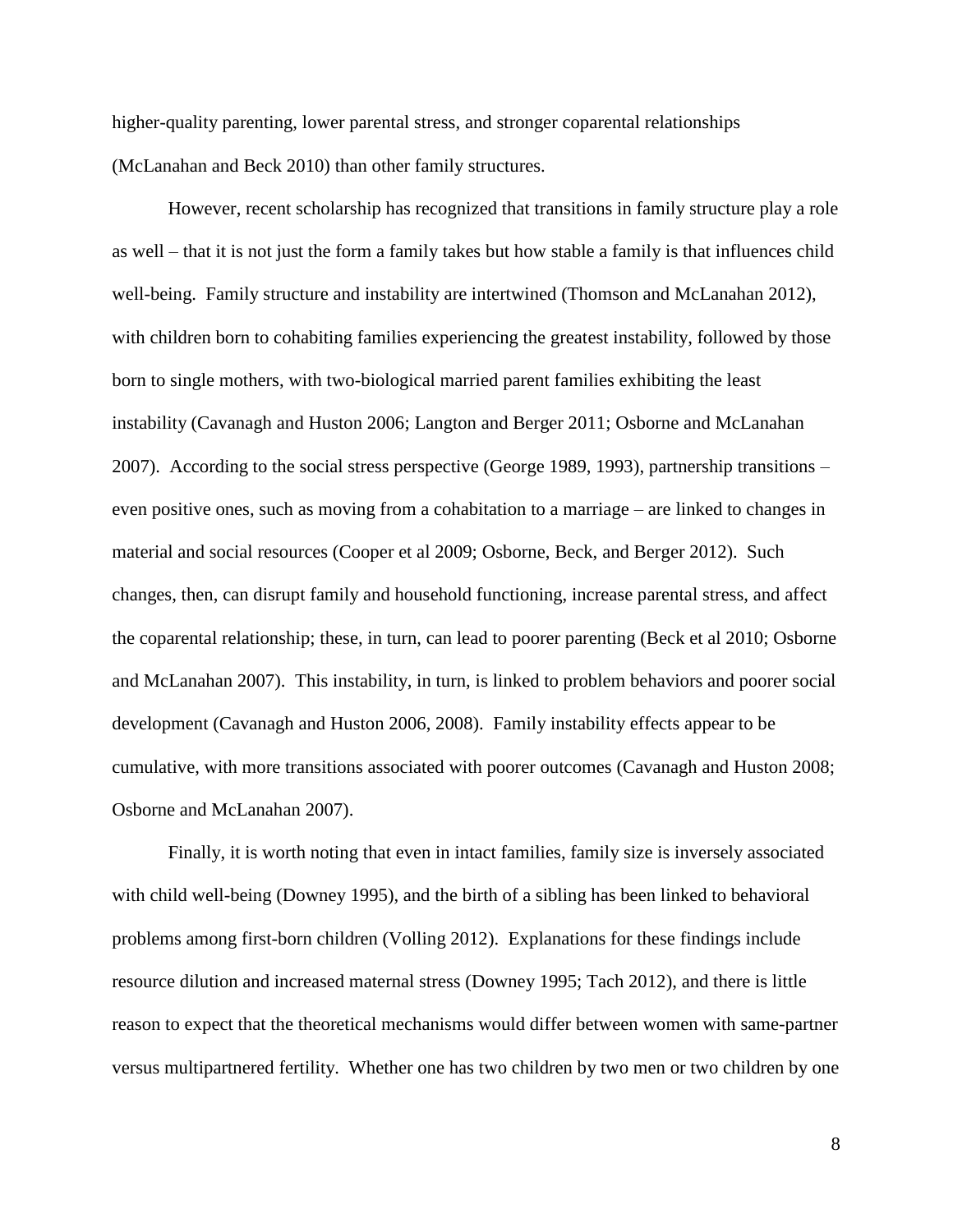man, the basic needs of children and maternal resources available likely do not vary substantially. Tach (2012), for instance, found that the increase in parental stress following multipartnered fertility was similar to the increase following same-partner fertility. However, other work has found that adolescent with half-siblings do not fare as well as those with only full siblings (Evenhouse and Reilly 2004; Halpern-Meekin and Tach 2008), though studies have not simultaneously considered the impact of transitions on well-being.

#### **Selection**

It is vital to consider selection factors when attempting to estimate the impact of parental family behaviors on child well-being. The factors that influence the risk of maternal union instability and multipartnered fertility – such as socioeconomic and demographic characteristics like education and employment – may also influence parental resources and child well-being (Thomson and McLanahan 2012). Selection risk factors have a direct effect on child well-being; for instance, adolescent drug use among parents is strongly predictive of child drug use (Kerr, Capaldi, Pears, and Owen 2012), mother's age at first sex is a predictor of a child's age at first sex (Paul, Fitzjohn, Herbison, and Dickson 2000), and mother's education influences parenting behaviors (Kalil, Ryan, and Corey 2012). There are also indirect selection effects that may work through family structure and stability, as a mother's own family structure growing up affects the conditions in which she enters parenthood (Amato and Kane 2011) and stability of the parental union (Teachman 2002). Similarly, education and income not only affect parenting behaviors and household resources, but they are also associated with union stability (Amato 2010). As such, analyses must include maternal background factors prior to parenthood as well as factors influencing stability after a child is born.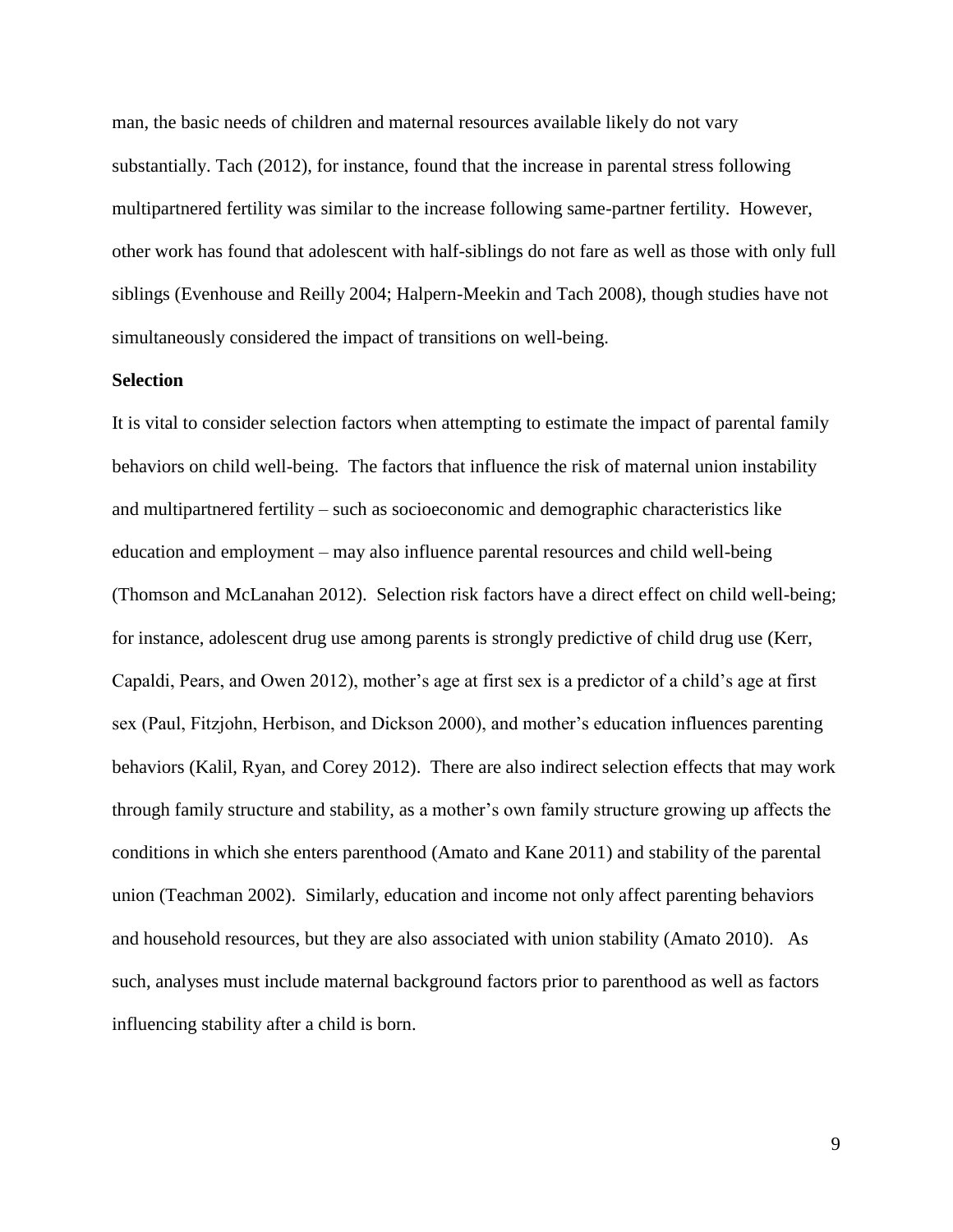#### **Context**

Finally, it is important to consider whether the effects of multipartnered fertility may differ by the child's exposure to particular family, childhood, or maternal contexts. For example, children who experience greater family instability, including higher levels of cumulative instability or exposure to certain family events, such as a marriage, divorce, cohabitation, or cohabitation dissolutions, may be more vulnerable to the effects of multipartnered fertility than children who face less instability. Similarly, multipartnered fertility may be more influential for adolescents who face longer stints of time in poverty or in homes characterized by maternal unemployment, or educational disadvantage during childhood, as well as maternal characteristics at the time of the child's birth (e.g. age, education, and paternal residence). To avoid an omitted variable bias and adequately test the potential effects of multipartnered fertility on adolescent wellbeing, we will need to consider the moderating effects of multipartnered fertility within a variety of common childhood experiences and contexts.

Keeping all of this in mind, we turn again to our basic research question, which is: Does adolescent well-being vary by maternal multipartnered fertility? We expect that at the bivariate level, adolescents with half-siblings will have poorer well-being, which we operationalize as drug use and early age at sexual debut. It is less clear to us, however, whether any association between multipartnered fertility and adolescent well-being exists after we account for family structure and stability, household characteristics during childhood, selection factors, and possible moderating effects.

#### **Data and Methods**

We utilize 24 waves (1979-2010) of nationally representative data from the 1979 National Longitudinal Study of Youth main youth interviews and 9 waves (1994-2010) of the young adult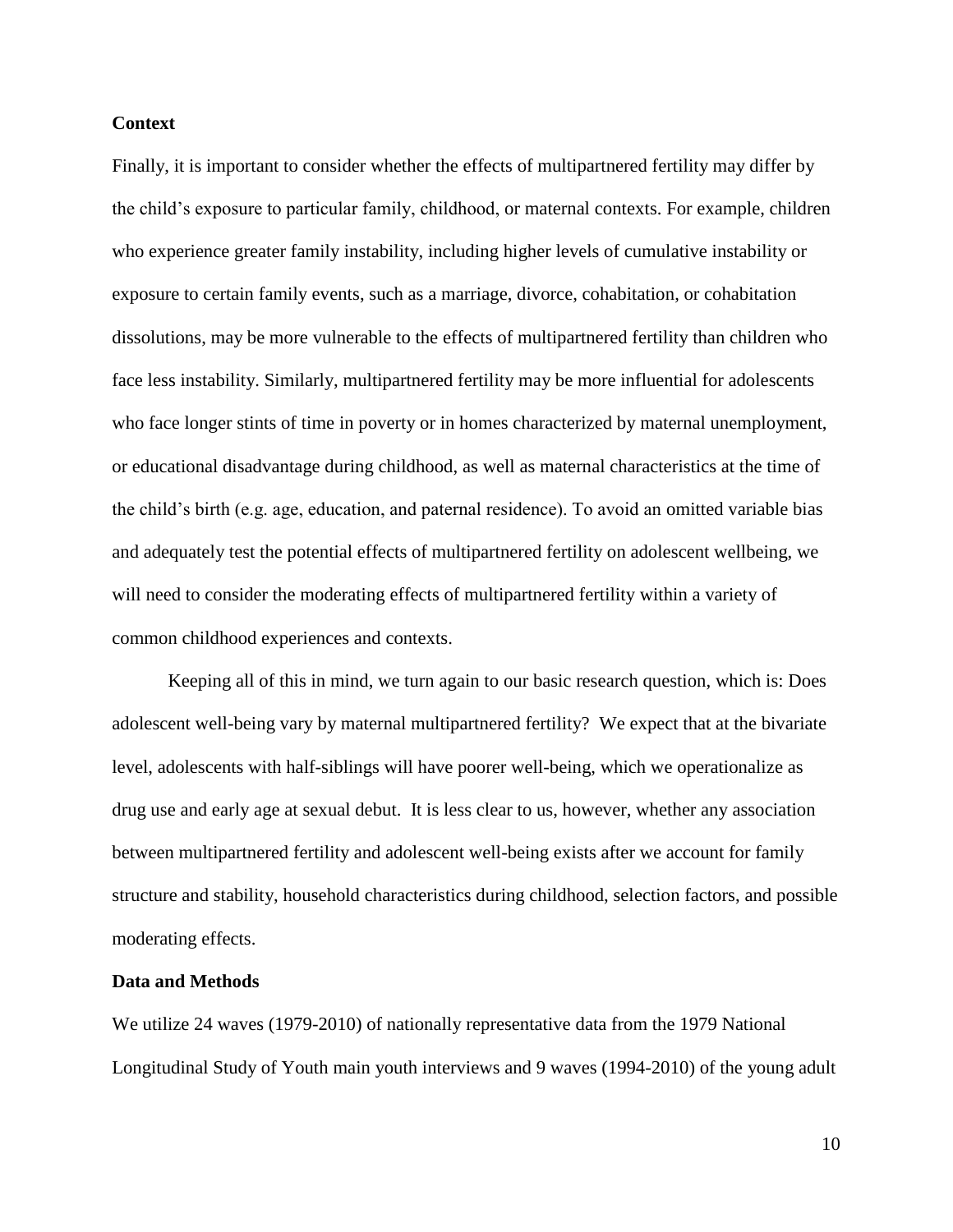(NLSY79-YA) surveys. Born between 1957 and 1965, main youth respondents are drawn from the later Baby Boom Generation who entered young adulthood in the late 1970s and early 1980s when cohabitation and nonmarital childbearing were increasing and multipartnered fertility was likely on the rise. These NLSY79 respondents have been interviewed every year from 1979 through 1994 and biennially thereafter.

At each survey wave, the mothers in our sample were asked questions regarding their union and fertility experiences and their current household composition (which allows for the assessment of cohabitation prior to the first survey questions in 1990), and NLS provided a unique ID number for each of the mother's partners which were maintained for every year the man was in the household. As a result, it is possible to triangulate information and identify birth fathers, assess whether multipartnered fertility occurred, and document the individual events of instability (e.g. marriage and cohabitation starts), as well as cumulative counts of instability (e.g., the total number of union dissolutions and formations over a period of time). This coding strategy allowed us to quantify a number of important characteristics surrounding the timing of each child's birth, including the residential status of the father (resident or nonresident) and the total number of residential partners prior to the birth (see Dorius 2012 for a complete discussion of these coding procedures).

In 1986, biennial interviewing began for all biological children of NLSY79 mothers as part of the "Child Supplement" (NLSY79-C), and starting in 1994 adolescent children ages 15 and older were interviewed as part of the "Young Adult" sample (NLSY79-YA). We focus on these young adults and link their self-reported data regarding drug use and sexual initiation to information about their mother's relationship experiences during childhood.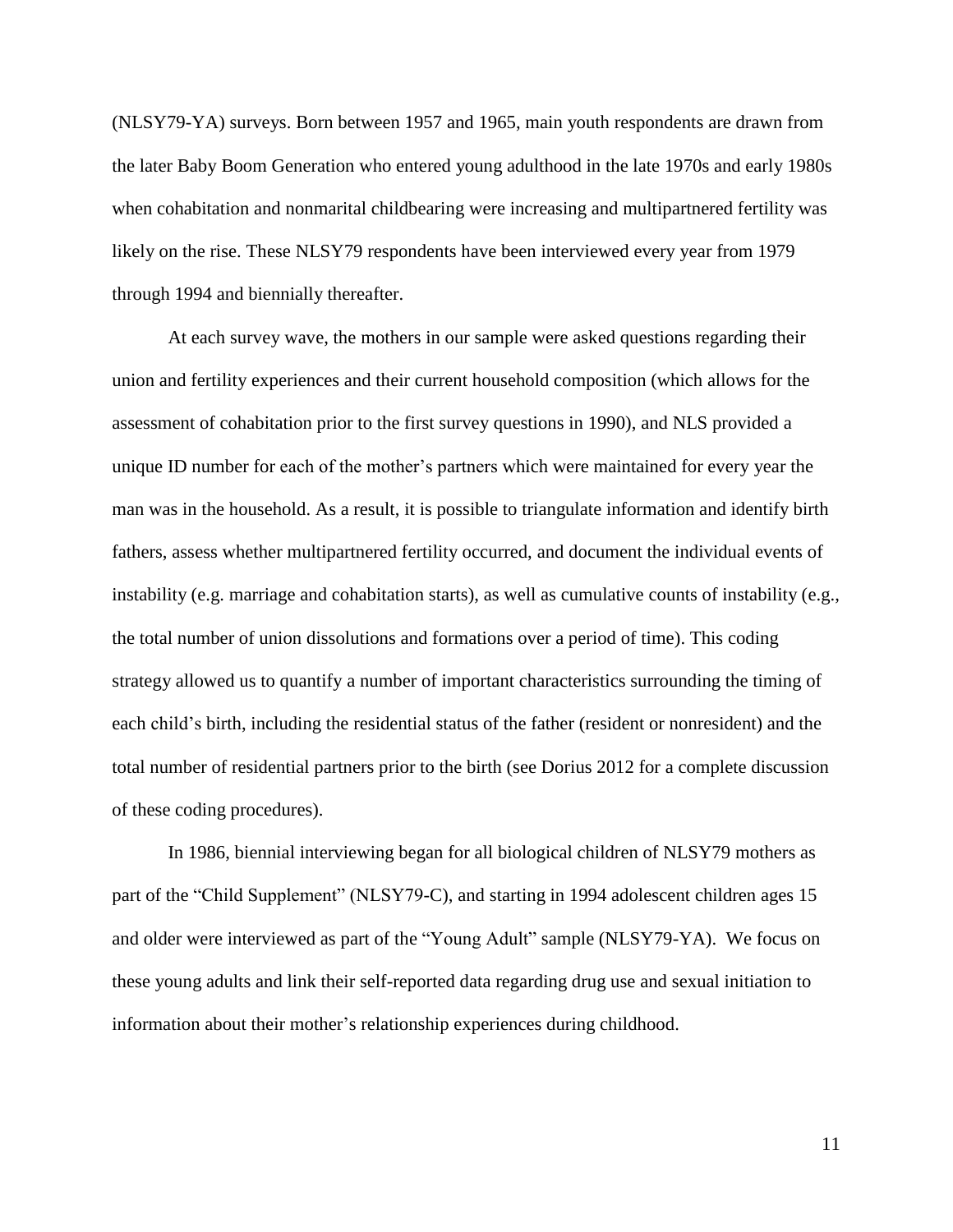We rely on the original 6,282 women from the cross-sectional and supplemental samples of the 1979 National Longitudinal Survey of Youth, with military and economically disadvantaged respondents excluded because these oversamples were dropped in the 1990s. We also exclude women who missed at least three consecutive or five total waves of data collection as this degree of missing data would have made it difficult to reliably measure relationships over time, leaving us with 2,715 eligible mothers with two or more children. We restrict the analyses to those with two or more children to ensure that our counterfactual is accurate and intuitive; all children whose mothers have multipartnered fertility have at least one sibling, but not all children whose mother have single-partnered fertility have siblings. Thus, we are comparing first-born adolescents who have at least one half-sibling to first-born adolescents who have only full siblings. Our analytic sample consists of the first-born children of these women who were eligible to complete a 15 year old interview (the adolescents must have turned 15 years old after the 1994 young adult assessment began, dropping 596 children, and were at least 15 by the final survey in 2010, dropping an additional 193 children). We include only those children who lived with their mothers at least 75% of the time from birth to age 15 (dropping 115 children), and provided valid responses to questions on drug use and sexual initiation at age 15 (excluding a further 276 children). Because our sample selection criteria reduces the number of older children and earlier/younger mothers (the earliest mothers gave birth to children who turned 15 before the YA assessments began in 1994 so they did not complete a 15 year old interview), and it excludes those with the less traditional living arrangements (those who live with someone other than their mothers), our analytic sample has slightly lower rates of instability and MPF than has been found among all women of the NLSY79 cohort (Dorius, 2010). The final sample includes 1,669 firstborn young adults aged 15-31 at the time of the final survey.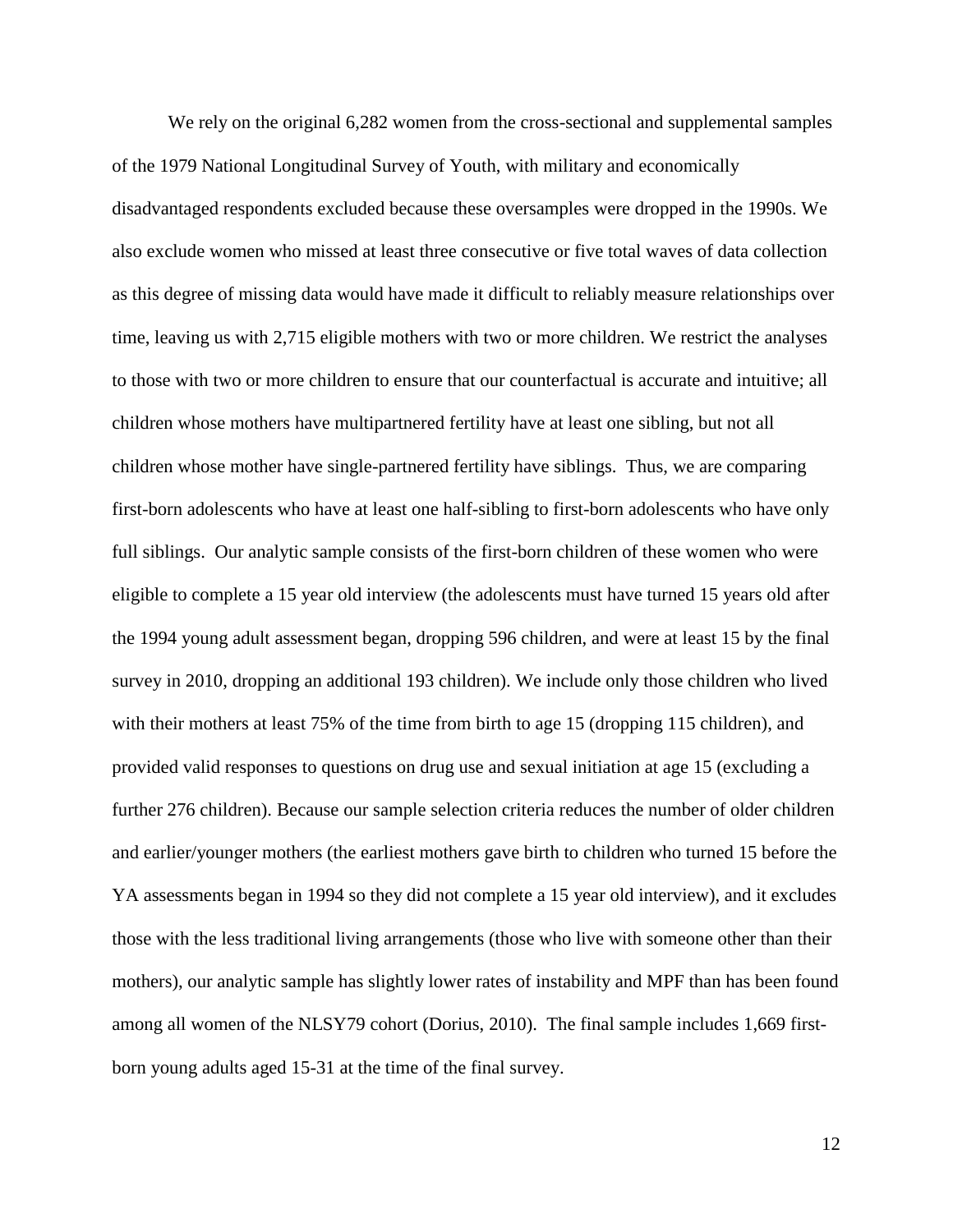#### **Measures**

*Children's outcomes in adolescence.* Self-reported assessments of adolescent drug use and sexual debut at age 15 were created by pooling the biennial Child and Young Adult data from 1994-2010. Adolescent drug use is measured as the sum of eight yes/no indicators of whether or not the adolescent had ever used marijuana, uppers, inhalants, cocaine, crack, hallucinogens, sedatives, or other drugs by the time of their fifteenth birthday (or the survey nearest to their 15<sup>th</sup> birthday). Reports pulled from 1994-1996 rely on questions about the number of times, age of first use, and most recent use of the eight drugs, which were recoded to yes/no format to keep consistent with later years. Starting in 1998, children were asked directly about ever using the eight drugs (also in yes/no format), and from 2000-2010 skip patterns were used to identify children who responded yes in prior waves. A child was counted as having used one of the eight drugs if they answered yes to any of these questions by the time of their  $15<sup>th</sup>$  birthday.

Like drug use, age at first sex was based on pooled reports from 1994-2010, including reports from the Child Supplement (given to children ages 10-14) and the Young Adult Supplement (given to children ages 15 and older). The age of sexual debut was assessed the first time a child reported having sex as either a Child or Young Adult respondent. In some cases, the child reported the year but not the month of intercourse, and in these situations, January of the known year was imputed and used to create a century month date that was then converted to a numerical age. By their  $15<sup>th</sup>$  birthday, only 8% of the children in our study had reported having sex, although this number increased substantially during each year of adolescence, until it reached an overall rate of 83% for the full sample of first-born children.

*Children's experiences from birth to age 14.* Multipartnered fertility status is a dichotomous measure identifying whether a woman has ever had children by two or more fathers. This was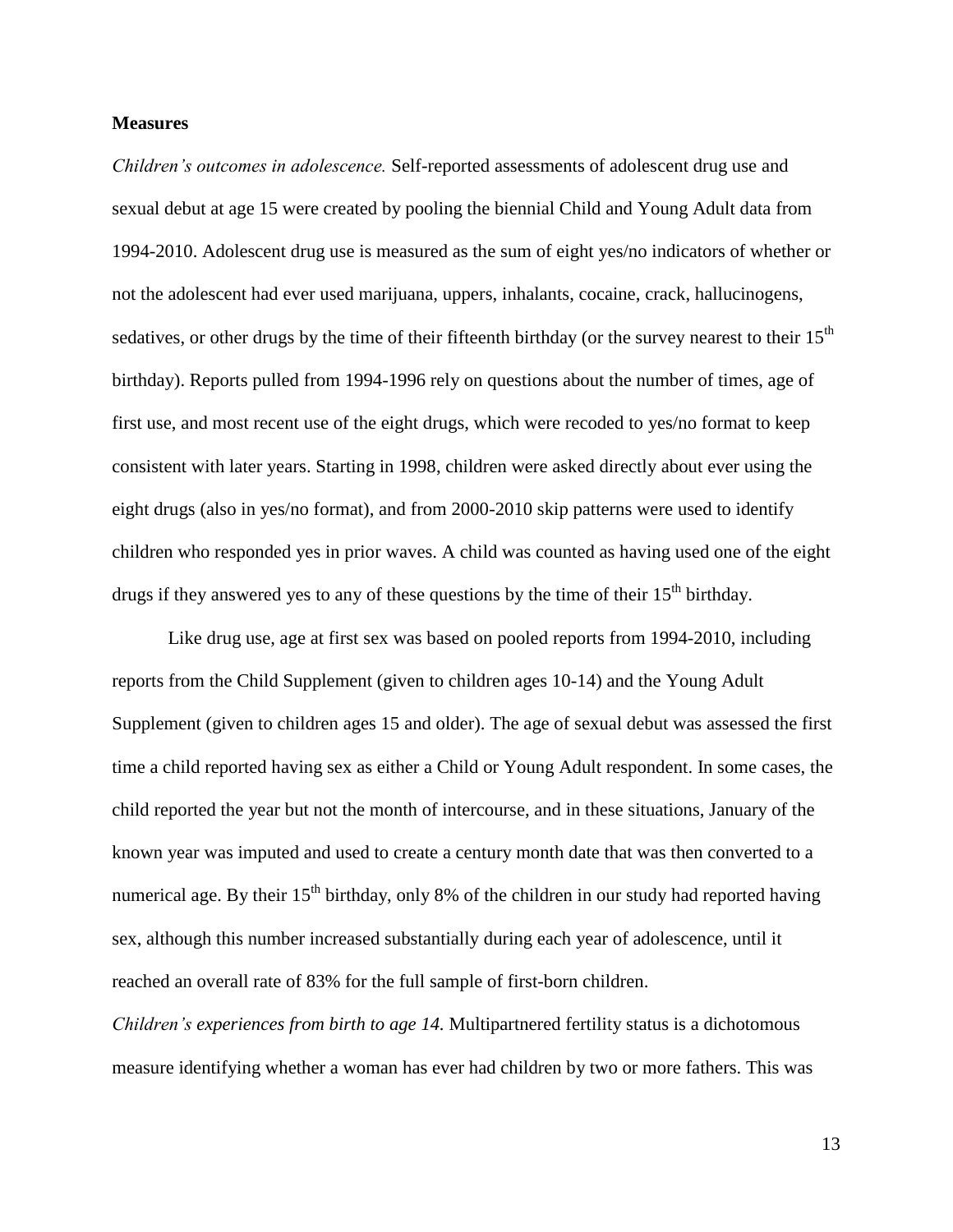assessed by creating a detailed relationship history for each woman from 1979-2010 and noting when births occurred within relationships to identify unique birth fathers. By triangulating data from the women's self-reports (NLSY79), the biological children's self-reports (NLSY79-YA), and the household roster for each year, multipartnered fertility was ascertained for all women in the sample, including those in non-residential relationships at the time of birth (see Dorius 2012 for more details).

To test whether multipartnered fertility matters net of family instability generally, it was important to develop additional measures of family change over this period. As such, we created a set of "ever" measures that tap whether the adolescent ever experienced certain family forms between birth and age 14; including three dichotomous indicators of ever experiencing a divorce, cohabitation, or cohabitation end  $(1 = yes)$ . We also include an indicator of whether or not the child did not experience a marriage (1= no marriage). The item for marriage was reverse coded to provide a theoretically relevant reference string in the final models (Cohen, Cohen, West and Aiken 2003). Because these groupings are not mutually exclusive, each dummy is entered into the regression models. In addition, to capture the cumulative effect of family structure instability more generally we count the total number of family transitions (e.g., maternal coresidential union dissolutions and formations) experienced from birth to age 14. Note that we do not count as a transition the marriage of cohabiting biological parents; a child is unlikely to experience that as instability (see Manning, Smock, and Majumdar 2004). The scale of cumulative family structure transitions originally ranged from 0-10, but was truncated at 5 due to the small number of individuals in the upper range (less than 3%). Truncating measures of cumulative instability is a common method employed in the family literature to deal with non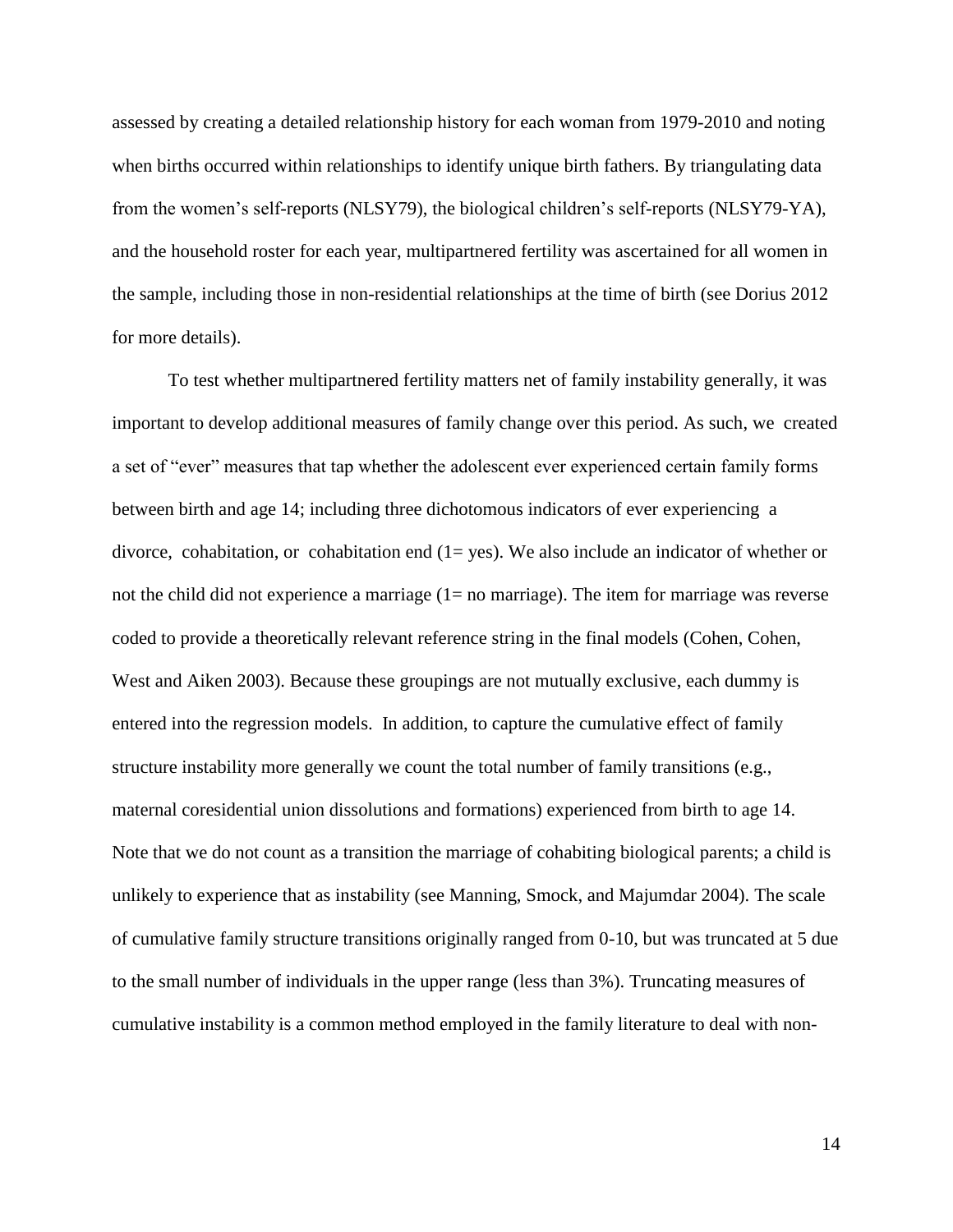normal distributions of instability (Cavanagh & Fomby, 2012; Cavanagh & Huston, 2006; Crosnoe, 2012) and helps us to better meet the assumptions of OLS regression analyses.

In addition to family structure changes, we address issues of family size, race, gender, and exposure to poverty, maternal employment and education, and urbanity of residence to shed light on the context of childhood and provide an overview of the resources and constraints faced by the children in our sample. Family size is a continuous measure of the number of full- or halfbiological siblings born to the mother by the time of the child's fourteenth birthday (0 to 11). Race/ethnicity is derived the child's reports of whether they self-identified as Hispanic, Black or African American, or non-Hispanic White (reference), and we also include child gender. We include a measure indicating whether or not the mother went on to receive additional education above and beyond what was reported at the time of the child's birth. Exposure to poverty, employment, and urbanicity of residence were assessed by identifying the proportion of years (0 to 1) from the time of the child's birth to age 14 that the mother reported living in poverty (measured as the total number of years the mother reported living under the federal poverty line divided by the number of years assessed), being employed (measured as the total number of years the mother reported working an average of 1 to 40 hours a week during the last calendar year divided by the total number of years assessed), or residing in an urban place (measured as the total number of years the mother reported living in an urban residence divided by the number of years assessed). The proportion measures were created to express the child's ongoing exposure to poverty, employment, and type of residence rather than their experience during any given year. Note that for all proportions, missing values do not add additional years to the denominator.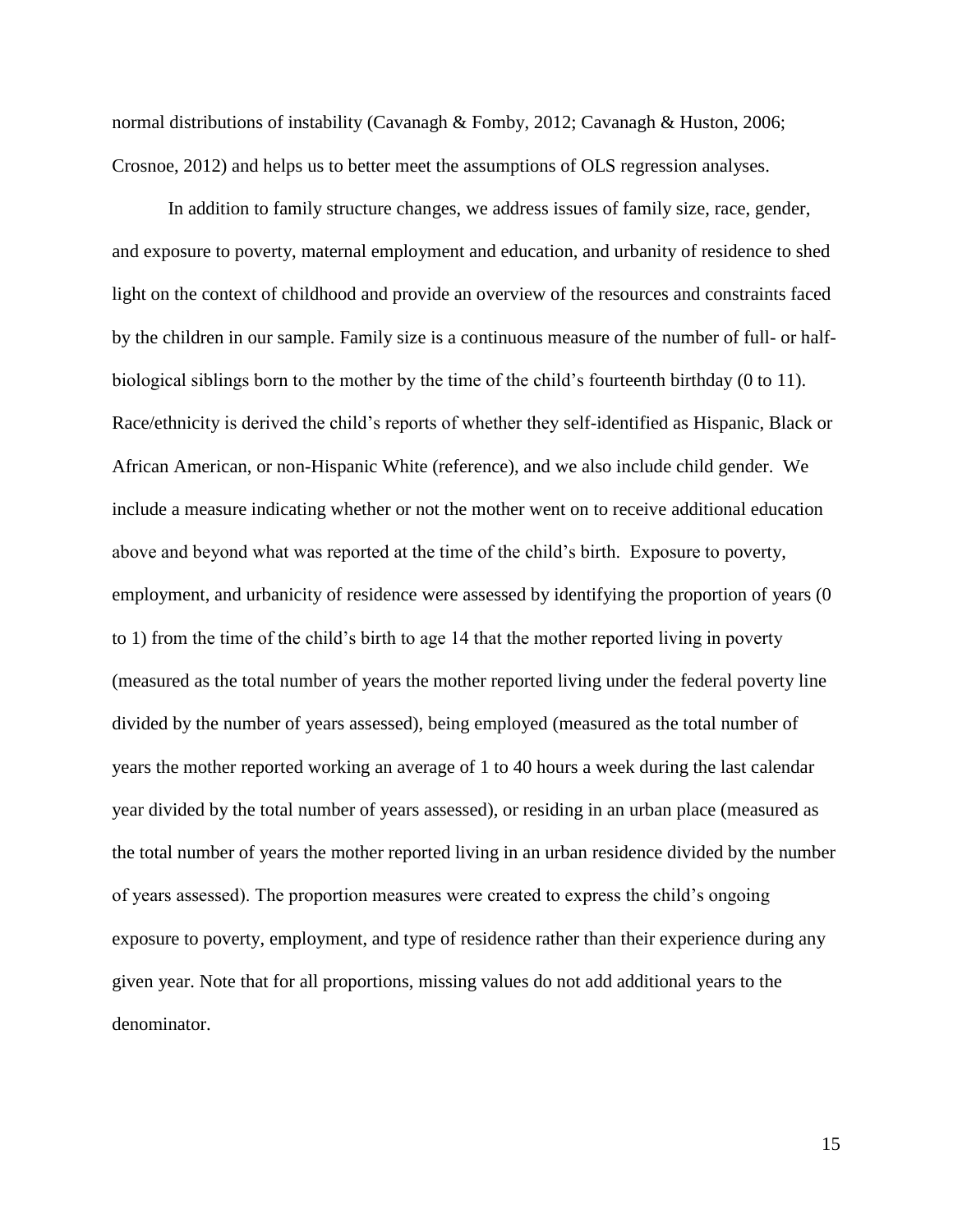*Mother's characteristics at the time of first birth.* Age, education, economic resources, and relationship status at birth have all been shown to influence the likelihood of multipartnered fertility occurring. As a result, we consider each item in our models, with the general hypothesis being that women who are younger, less educated, poorer, and single at the time of birth will be more likely to enter into multipartnered fertility relationships than their counterparts (Carlson  $\&$ Furstenberg, 2007; Manlove et al. 2008). Because our data allow us to identify every residential relationship reported by the woman from 1979 to the time of the first birth we are able to measure the number of residential partners each woman had over this period. Our measure of number of residential partners ranged from 0 to 5 but was truncated at 2 or more partners due to the small number of women who had 3 to 5 partners prior to their first birth (less than 1%). By truncating the item we were able to reduce the non-normal distribution between number of partners and the dependent variables, helping us to better meet the assumptions of OLS regression analyses. Our measure of number of residential partners prior to first birth ranges from 0-2 or more, with one partner (most often the birth father) being the modal response and reference category. A second item assessed whether or not the biological father was living in the home at the time of birth. A third identified whether or not the mother was teenager at the time of first birth. We also include a measure of the mother's education at the time of birth, constructed as a binary measure of whether or not the mother had less than a high school education. We also include two items assessing whether or not the woman lived below the poverty line or was employed (i.e., the woman reported working an average of 1 and 40 hours a week) during the twelve months leading up to the birth.

*Mother's selection into childbearing.* To minimize the possibility that selection is driving the effect of multipartnered fertility on adolescent outcomes, we control for a number of early life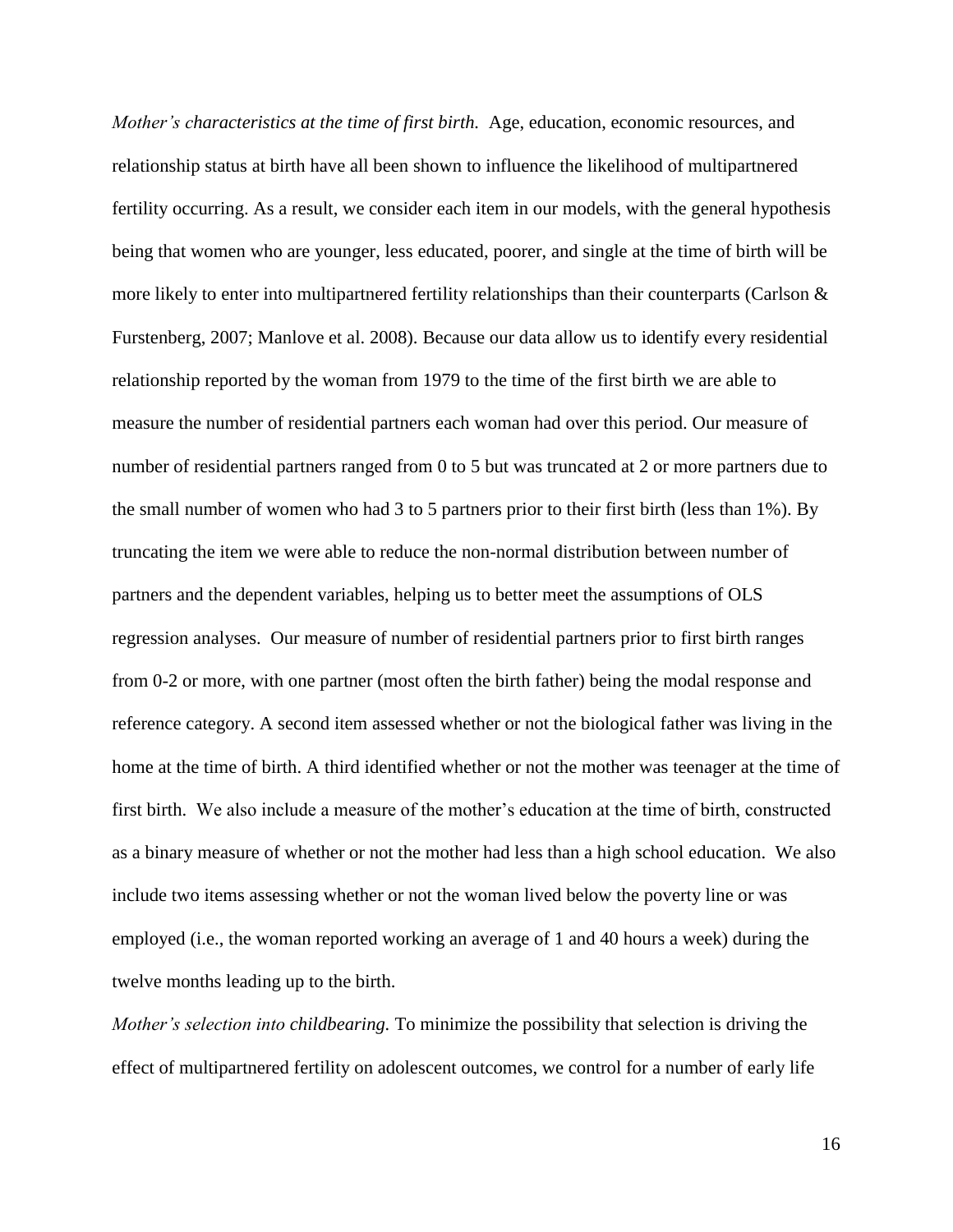characteristics that have been shown to relate to both women's relationship instability and children's well-being. This includes a dichotomous indicator of immigrant status, age at first sex (in years), and the woman's exposure to family instability at age 14 (constructed from the 1979 question regarding one's family situation during childhood; this variable was collapsed into four categories variables indicating whether the woman lived with two biological parents (reference), one biological parent and one step parent, a single parent, or no biological parents at age 14). We also account for the mother's delinquency during her own transition to adulthood by taking the mean of 17 items used to differentiate highly delinquent youth from occasional participants. This scale was assessed in 1980 when the women in our sample were ages 15 to 23 and includes questions on skipping school, alcohol/marijuana use, vandalism, shoplifting, drug dealing, robbery, assault, and gambling. Each of the selection items was assessed temporally prior to the women's first birth, with the exception of delinquency, where 205 (10%) of the women in our sample had their first child the same year as the survey assessing delinquent behaviors. We have chosen to retain these women in our sample because they represent an important group of younger mothers with adolescent children, although we address potential concerns by running the final analyses with and without these women included (described in more detail in the sensitivity analyses section).

*The moderating effect of MPF.* To address our concern that the relationship between MPF and child wellbeing may be affected by the family context, we have created interactions between our dichotomous MPF measure  $(1=yes)$  and the five family instability measures (cumulative instability, ever divorce/cohabit/cohabitation end, never marry), the three measures of childhood context (time in poverty, time employed, and gains in education), and three measures of maternal characteristics at birth (age, education, and resident father).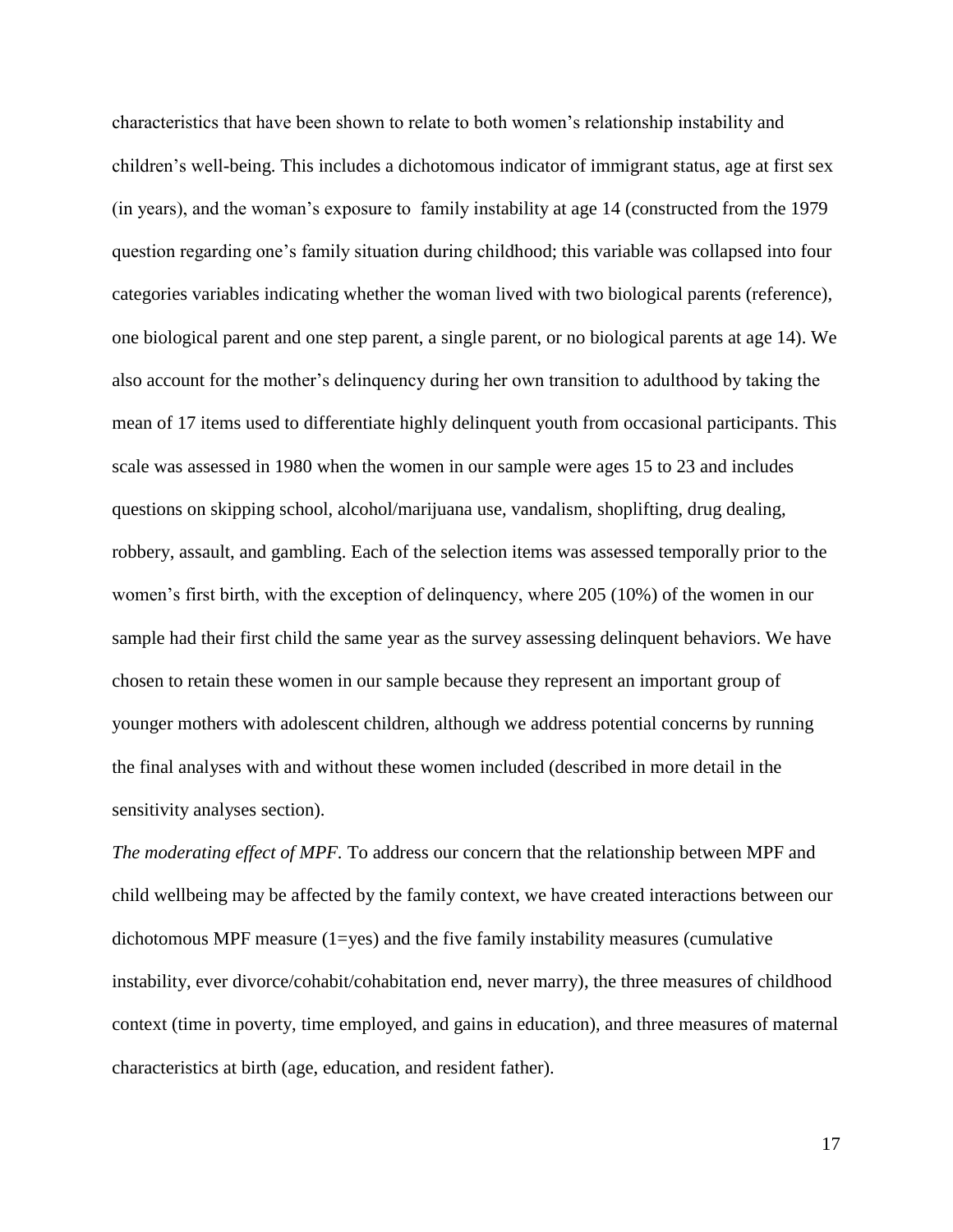#### **Analytic Plan**

Our analyses are divided into three parts. The first stage provides a descriptive examination of multipartnered fertility among women and their first-born children in the NLSY79 sample, with a focus on the experiences of adolescent children raised by women with at least two children who have children with more than one man (MPF) and those with at least two children who have their children with the same man (SPF). The second stage of analysis utilizes logistic regression models to explore the impact of maternal multipartnered fertility on adolescent's drug use and sexual debut with direct and moderating models designed to test the following hypotheses:

- H1: MPF will have a significant and independent effect on adolescent well being (measured as drug use and sexual debut) net of family instability [Model 2].
- H2: MPF will have a significant and independent effect on adolescent well being (measured as drug use and sexual debut) net of children's exposure to socioeconomic disadvantage in childhood [Model 3].
- H3: MPF will have a significant and independent effect on adolescent well being (measured as drug use and sexual debut) after controlling for the characteristics surrounding each child's birth [Model 4].
- H4: MPF will have a significant and independent effect on adolescent well being (measured as drug use and sexual debut) net of the mother's pre-birth characteristics [Model 5].
- H5: MPF will have a significant and independent effect on adolescent well being (measured as drug use and sexual debut) in the fully conditioned models that control for the family instability, socioeconomic disadvantage in childhood, characteristics at birth, and selection into birth [Models 6 & 7].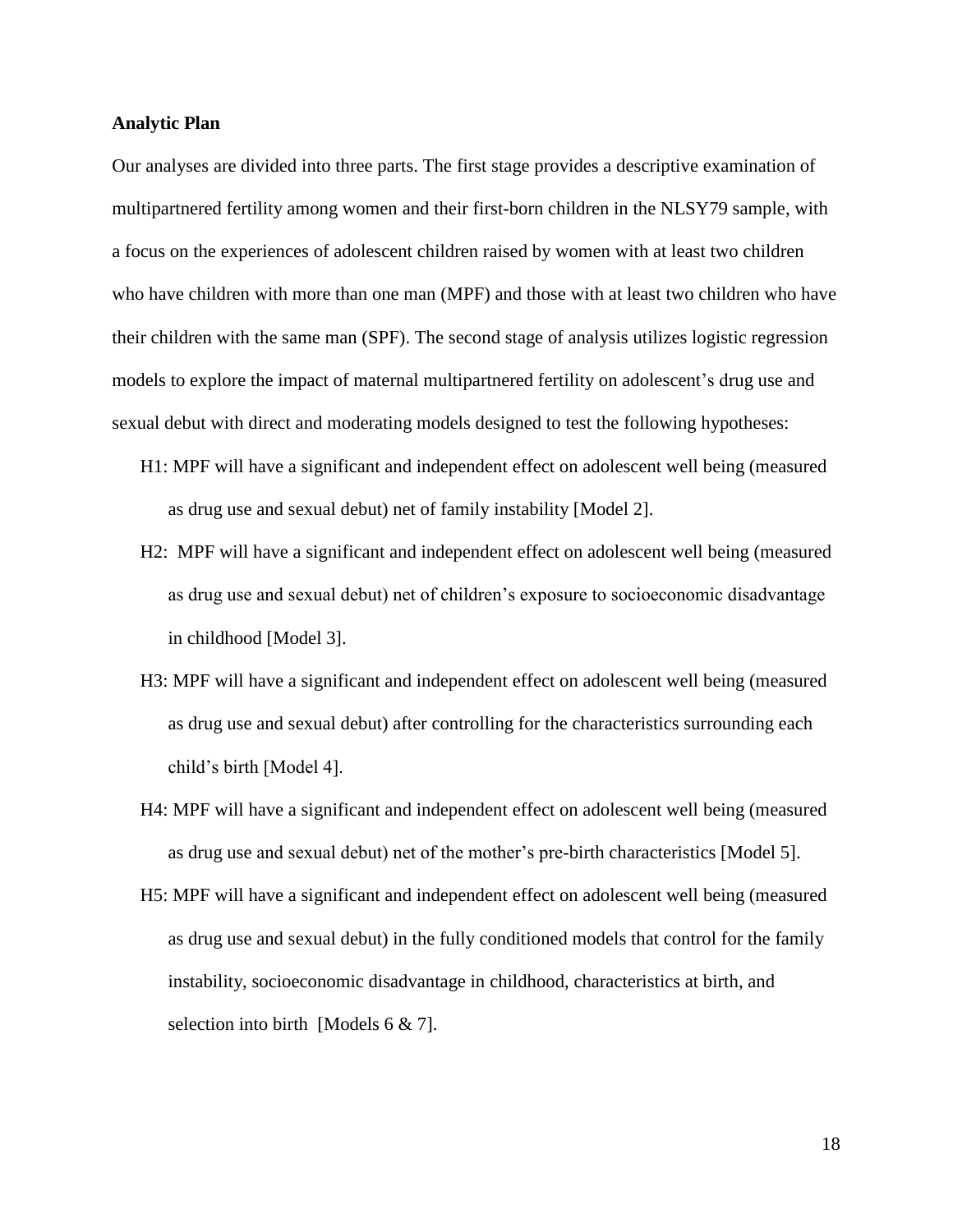We round out our analyses by describing a number of sensitivity tests used to explore the robusteness of our findings regarding alternate samples, measures, and models. Our paper will conclude by considering the long-term and inter-generational consequences of having children with more than one person and will discuss how these findings might be used to inform family policy.

Following standard protocol (Carlson and Furstenberg 2006) and recommendations from NLSY (Olson 2009), we report weighted descriptive statistics in step one, and unweighted coefficients in steps two and three, at which time we adjust for oversampling of Black and Hispanic mothers by including measures of race, education, and poverty in the multivariate regression equations. Also following standard practice, we use mean-centered interval level variables in our multivariate models to make the results easier to interpret and to reduce the likelihood of collinearity in models with interactions (Aiken & West 1991). For all three steps, we rely on mean imputation to address missing values (missingness was less than 5% for any one item) in the data.

As part of our preparatory work, we verified the basic assumptions of regression were met in terms of collinearity and statistical power. In regards to multicollinearity, even though many of the concepts were correlated with one another, the relationship between independent variables does not appear to be problematic given the variance inflation factor scores were well below the cut off for concern with a high of 4.3 and a mean of less than 2. Given the large number of variables needed to test hypothesis five, it was important to conduct a power analyses to verify that the sample size was large enough to reasonably reject the null hypothesis, should the findings be significant. This was done in two steps. Prior to the analysis being run, an a-priori assessment of the minimum sample size requirements was completed using Soper's online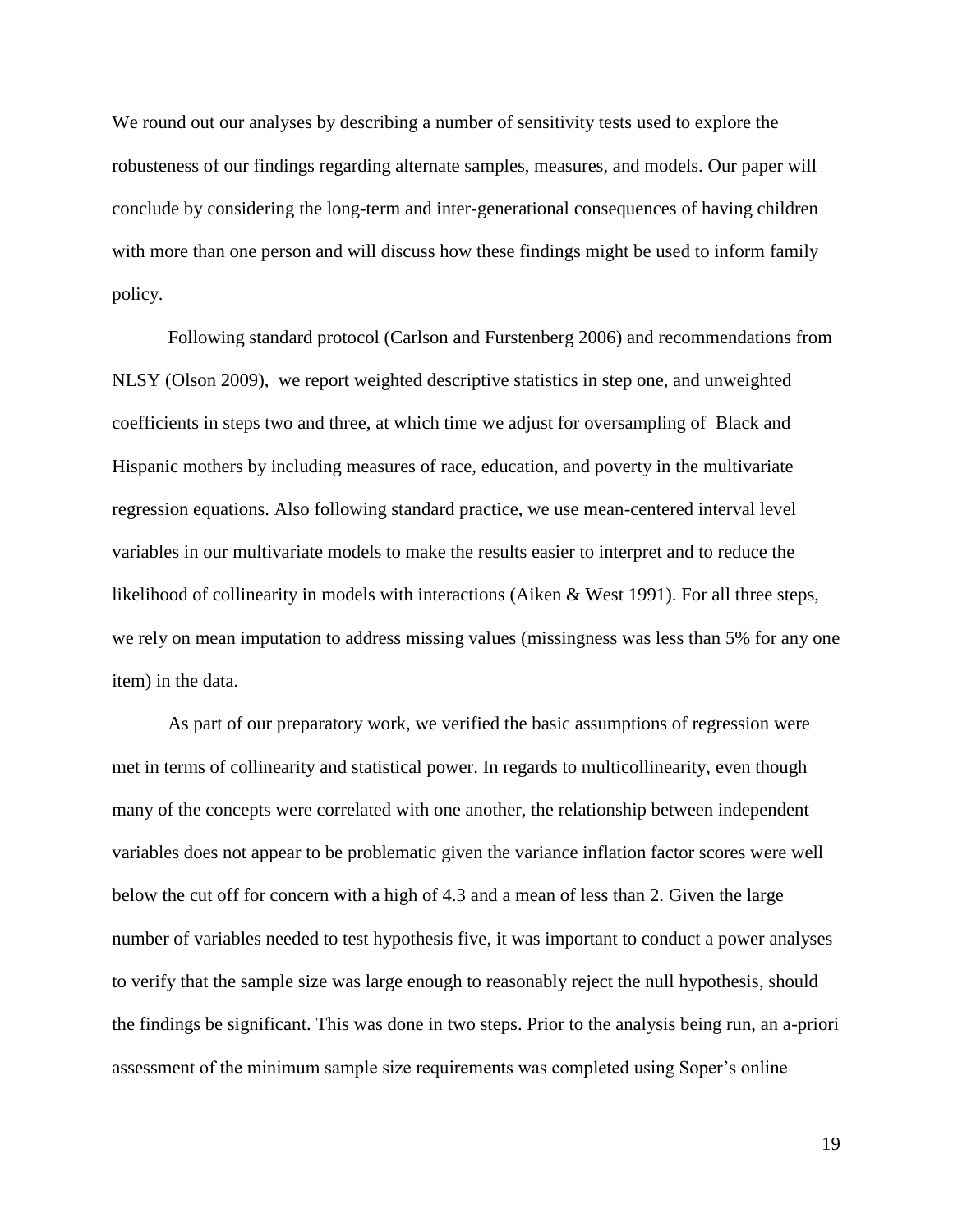software (Soper 2013; Cohen, Cohen, West & Aiken 2013). Given all of the possible predictor variables and a probability level of .05, anticipated effect size of .02, and a power level of .8, the minimum sample requirements were well below the analytic sample available for our models. After the models were finalized, a post-hoc power analysis was run in STATA with the POWERREG command. The goal of the second test was to create a refined measure of the analytic power at the .08 level, which uses the Bonferroni adjusted alpha to control for the number of hypotheses being tested in addition to the effect size, sample size, probability level, and number of predictors, including relevant interactions (UCLA Statistical Consulting Group 2013). Using the refined estimates of power increased our sample requirement to 1,591–again within the range of our available data. Taken together, our preparatory work suggests that the findings produced with this data will not be driven by outliers or influential observations, are unaffected by curvilinear relationships between the independent and dependent variables, and should not reflect type 1 or type 2 errors. As a result, we can be reasonably confident that any significant findings (p <.05) regarding MPF reflect meaningful differences between MPF and SPF families.

#### **Results**

Table 1 provides a descriptive overview for the full analytic sample, as well as by multipartnered fertility (MPF) and single-partner fertility (SPF) groupings. For both of the outcomes of interest, twice as many children raised in multipartnered fertility families reported either experimenting with drugs or having sex by their fifteenth birthday than children raised in single-partner fertility families. MPF children experience about three times the number of family transitions from birth to 14 compared to other children, have less exposure to marriage, and experience cohabitation and divorce more than twice as often. MPF children spend about one-third of their childhood in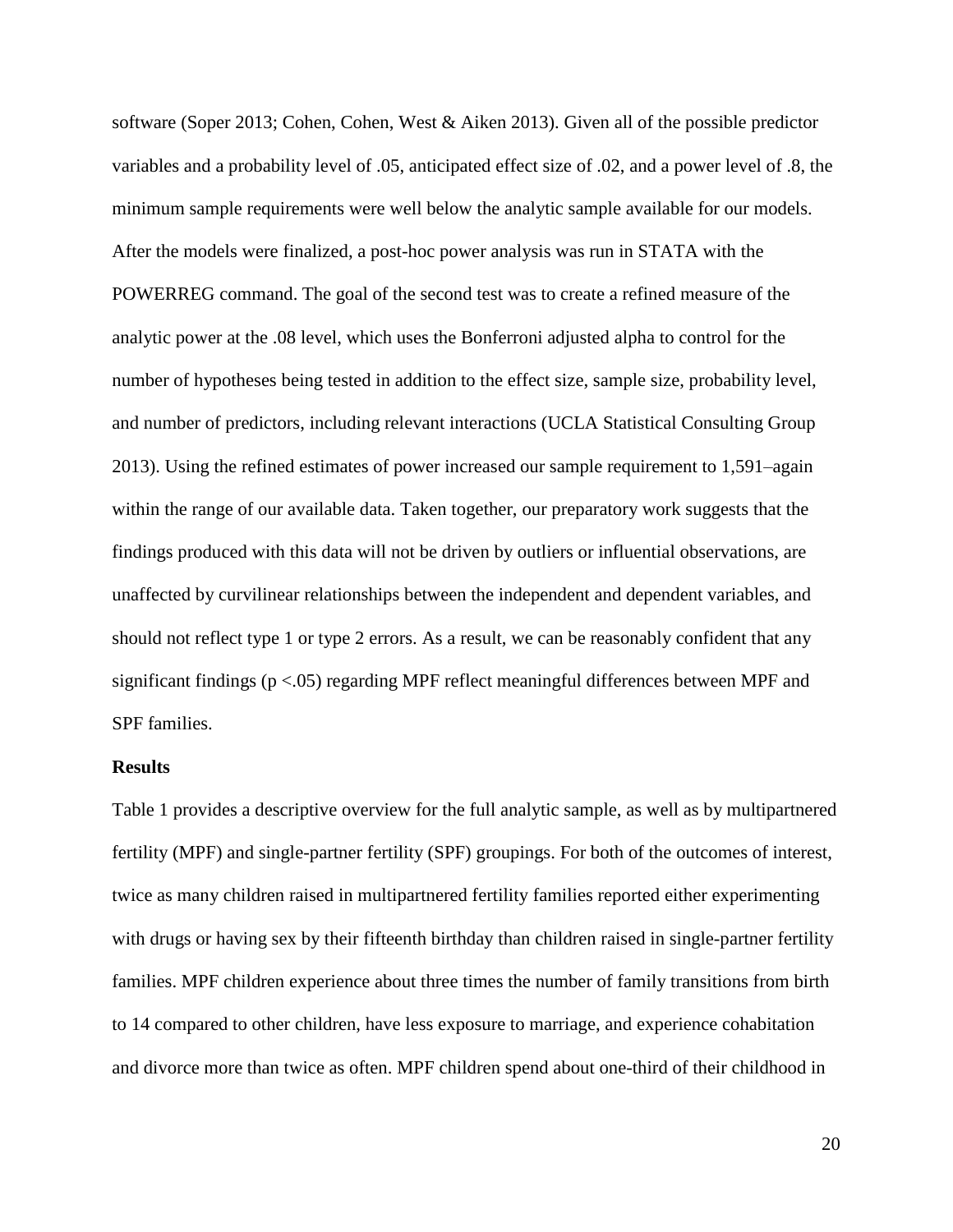poverty (compared to less than 10% of the time among SPF families), though they have similar levels of maternal employment and urban residence as other children. Although women with MPF are more likely to experience educational gains after the birth of their first child than women who have their children with the same man, they still have lower educational attainment overall because of the deficit MPF mothers begin with, as a quarter of the MPF mothers reported less than a high school education at the time of their first child's birth. Further, about three times as many MPF mothers than SPF mothers were teenagers at their first child's birth and about twice as many were in poverty. As anticipated, fewer fathers were resident at the birth of their child if the mother went on to have MPF compared to those who had all of their children with the same man. Women with MPF began their own sexual initiation, on average, over a year earlier than SPF women and more of them experienced family instability in their own nuclear family as a teenager.

#### - Table 1 here -

Tables 2 and 3 provide stepwise logistic regression models of adolescent drug use and sexual debut testing the independent effects of MPF in zero order models [Model 1] and after controlling for the four theoretically important group of predictors, comprised of family instability [Model 2], children's socioeconomic experiences from birth to age 14 [Model 3], maternal characteristics at birth [Model 4], and maternal selection into childbearing [Model 5]. In addition to the step-wise models, both tables include results for a fully conditioned model where all variables were entered at once [Model 6], and a model that includes all predictors plus interactions between MPF and theoretically relevant groups [Model 7].

- Table 2 here -

- Table 3 here -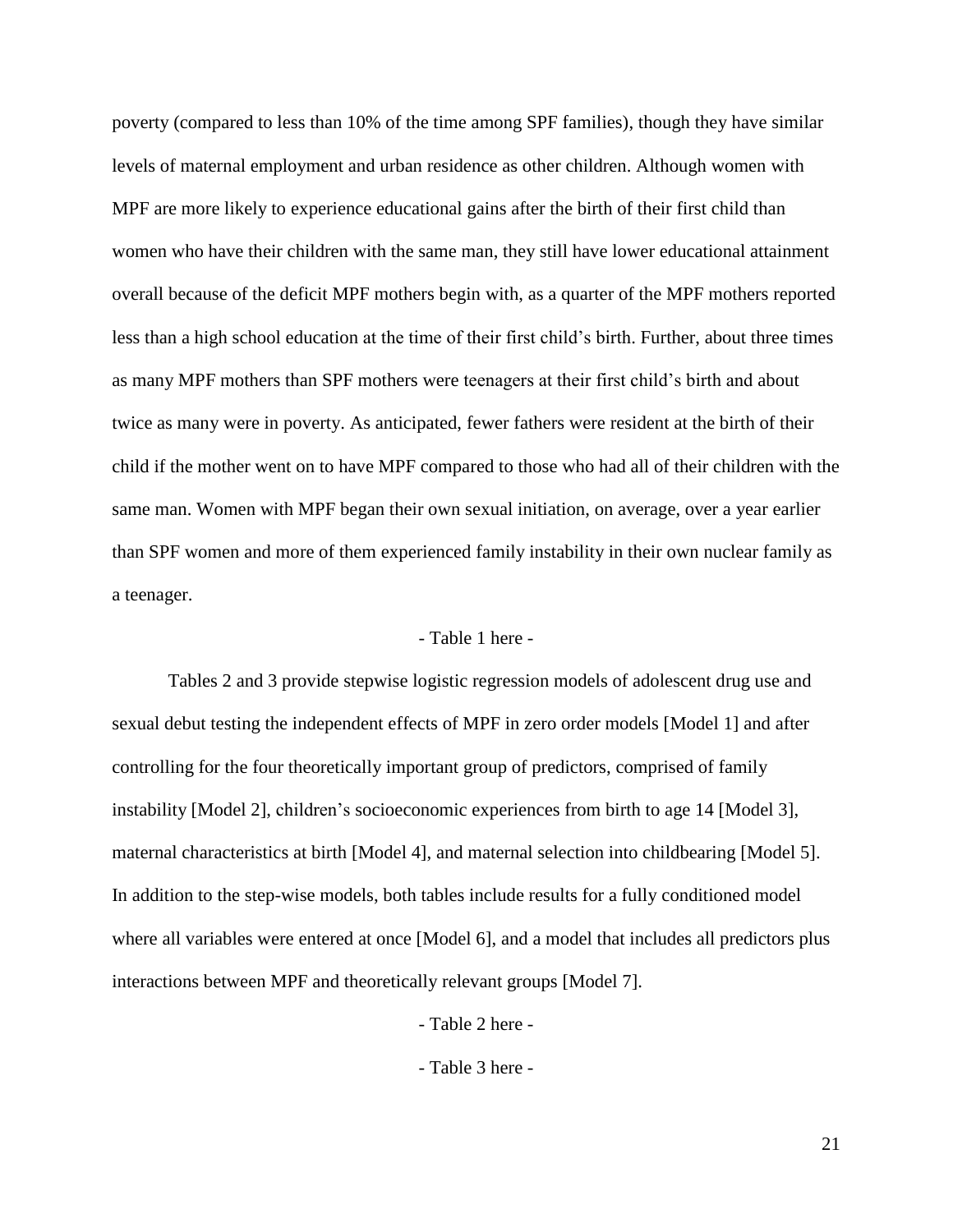Because the regression models presented in Tables 2 and 3 have more than two dichotomous variables included as covariates, the interpretation of the unstandardized betas is somewhat unique. In this case, each dichotomous measure provides a contrast of the cases scoring a '1' on a single item with the base reference category, also known as the omitted category, base cell, or reference string (Darlington 1990; Cohen, Cohen, West and Aiken 2003). As described by Levitt and Dubner, you can imagine that each predictor variable represents a light switch on a panel of switches that are all turned off (2009). The intercept reflects the value of the outcome—in this case drug use—for the base category, when the interval-level predictors are held constant at their mean (because they were mean centered prior to being entered into the regression equation) and when all of the dummy 'switches' are off (equal 0). Each coefficient provides the contrast if you were to turn on a single switch at a time. In this scenario, interactions between our dichotomous variables reflect the score if you were to have multiple switches on at the same time. Using this example as a starting place, the base category (when the lights are off) reflects the value of drug use when time in poverty, time employed, time urban, number of partners prior to birth, mother's age at first sex, and delinquency are held constant at their mean, and the dummies reflect the most advantaged individuals in the sample: White non-Hispanic boys who were raised in SPF homes where the mother was married and the child never experienced a divorce or cohabitation start or end, and the child's mother lived with the birth father, was not a teenager, had more than a high school education (but no further gains), was employed, and lived above the poverty line at the time of birth. The reference string also includes children born to natives of the US who were raised by two biological parents. The effect of MPF among this highly advantaged group is the coefficient reported in the first row of Table 2 Model

6.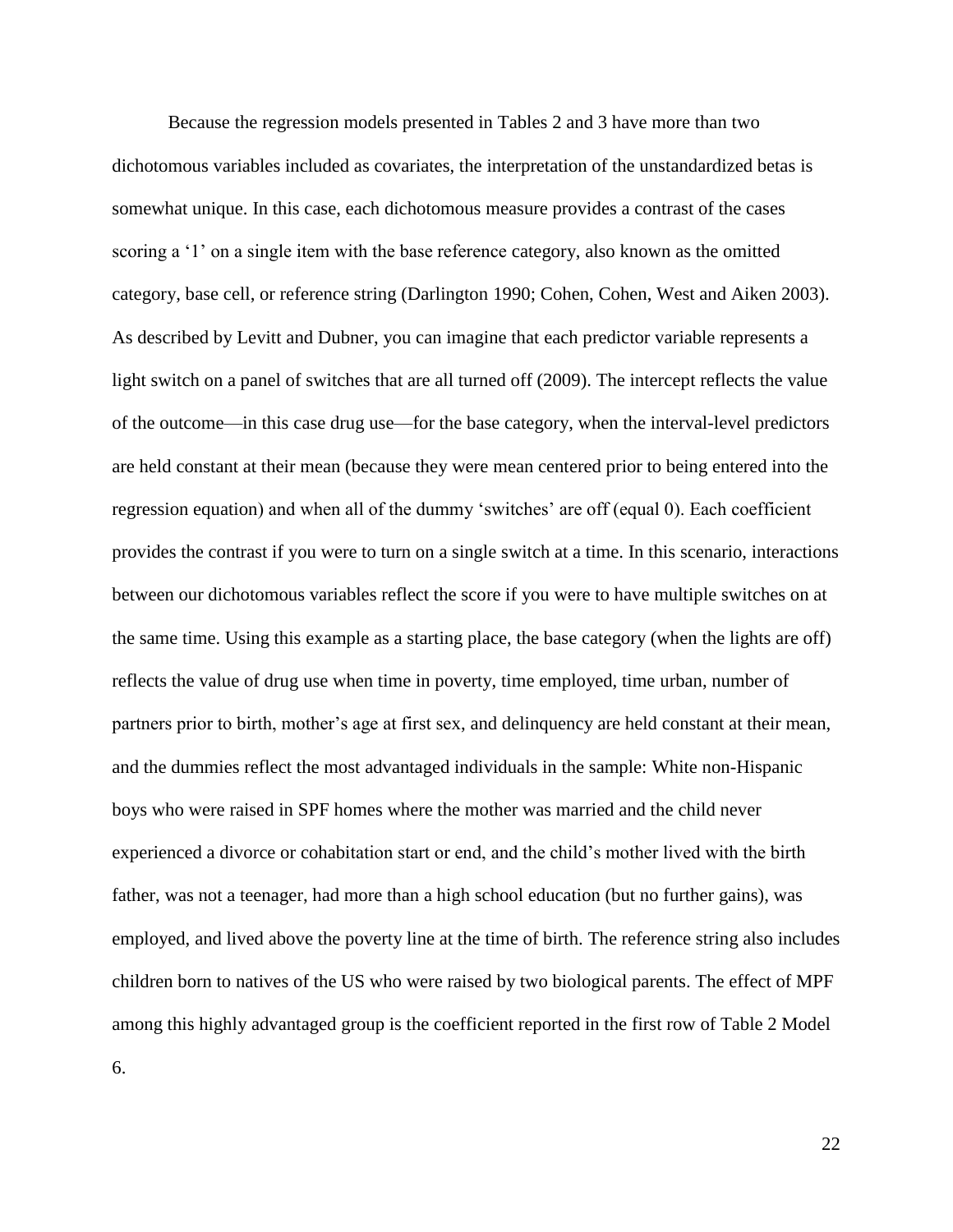Given that we know MPF mothers tend to experience more instability, face greater periods of economic disadvantage, and are younger, less educated, and less likely to live with the birth father at the time of birth (Dorius 2010), it is important to consider interactions that would expand our analysis to include coverage of more disadvantaged groupings. Drawing on the earlier example, interactions allow us to turn on multiple switches at once to see how MPF moderates the effects of instability at the time of birth and throughout early childhood. If we left these interactions out of our models, we would be forcing the predictors in the full model (6) to absorb these effects, leading the estimates to be mis-specified. We avoid this omitted variable bias by testing the moderating effect of MPF on all five family instability measures, three measures of childhood context (time in poverty, time employed, and gains in education), and three measures of maternal characteristics at birth (age, education, and resident father). In reduced models of adolescent drug use that include MPF, the predictor variable, and the interaction between MPF and the predictor, we find 7 of the 11 interactions are significant (none of the 'ever' variables had significant reduced form interactions with MPF, but all others had significant interactions; results not shown). In a fully conditioned model, three of these interactions remain significant, and are reported in Table 2 Model 7. Similarly, in reduced logistic models of sexual debut that include MPF and theoretically relevant interactions, 6 of the 11 interactions are significant (ever divorce or ever cohabit, educational gains, time employed, and age and education at birth; results not shown), although only four remain significant in the fully conditioned models reported in Table 3 Model 7.

Examining the results of Table 2 more closely, we that MPF has a significant bivariate relationship with our measure of well-being, and the significance of this relationship is not diminished by controlling for cumulative instability or experiencing particular family events like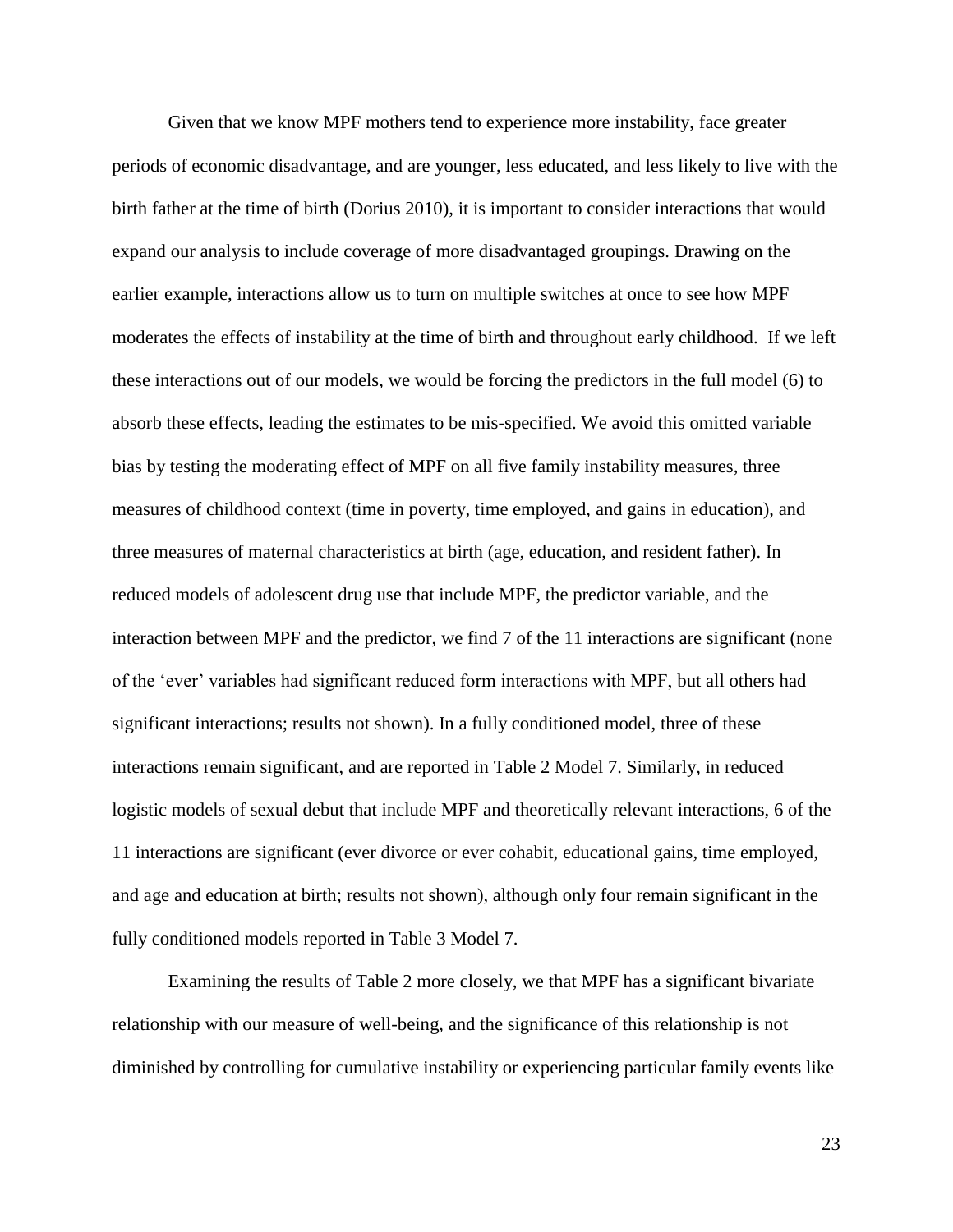marriage, cohabitation, or divorce. Further, the direct effect between MPF and drug use remains significant net of exposure to poverty, employment, and educational disparities at the time of birth, or in the lagged estimates covering the first fourteen years of childhood. The direct effect of MPF only disappears in the full model (6) prior to the inclusion of interactions. However, once the moderating influence of MPF and cumulative transitions, and age and education at birth were considered, the main effects appeared once more. As the standardized betas reported in Model 7 demonstrate, not only is MPF a significant direct and moderating predictor of drug use, it has one of the largest effects of any variable included in the full model. It is interesting to note, however, that while the influence of MPF remains strong, the interactions provide some countervailing effects. For example, although children with MPF experience more transitions than SPF children, when a SPF child encounters a high number of transitions (over 4) they tend to do less well, in terms of drug use, than similarly exposed MPF children. Similarly, while having MPF and being a teen mother is predictive of more drug usage among teens, it is the case the MPF children with teen mothers do slightly better overall than SPF children with teen mothers.

Table 3 includes the step-wise consideration of MPF and key covariates in a series of 7 logistic models predicting early sexual debut. Like the findings for drug use, the results regarding sexual initiation are robust and indicate that MPF is relatively important predictor of early sex, even when considering a broad range of controls. In zero-order models, MPF more than doubles the chance that a child will have sex by age 15. The only variable with a substantively larger direct effect is the proportion of time in poverty from birth to age 14. In the full model, we find significant interactions between MPF and four measures of family instability: cumulative transitions, exposure to divorce, time employed and educational gains after the child's birth.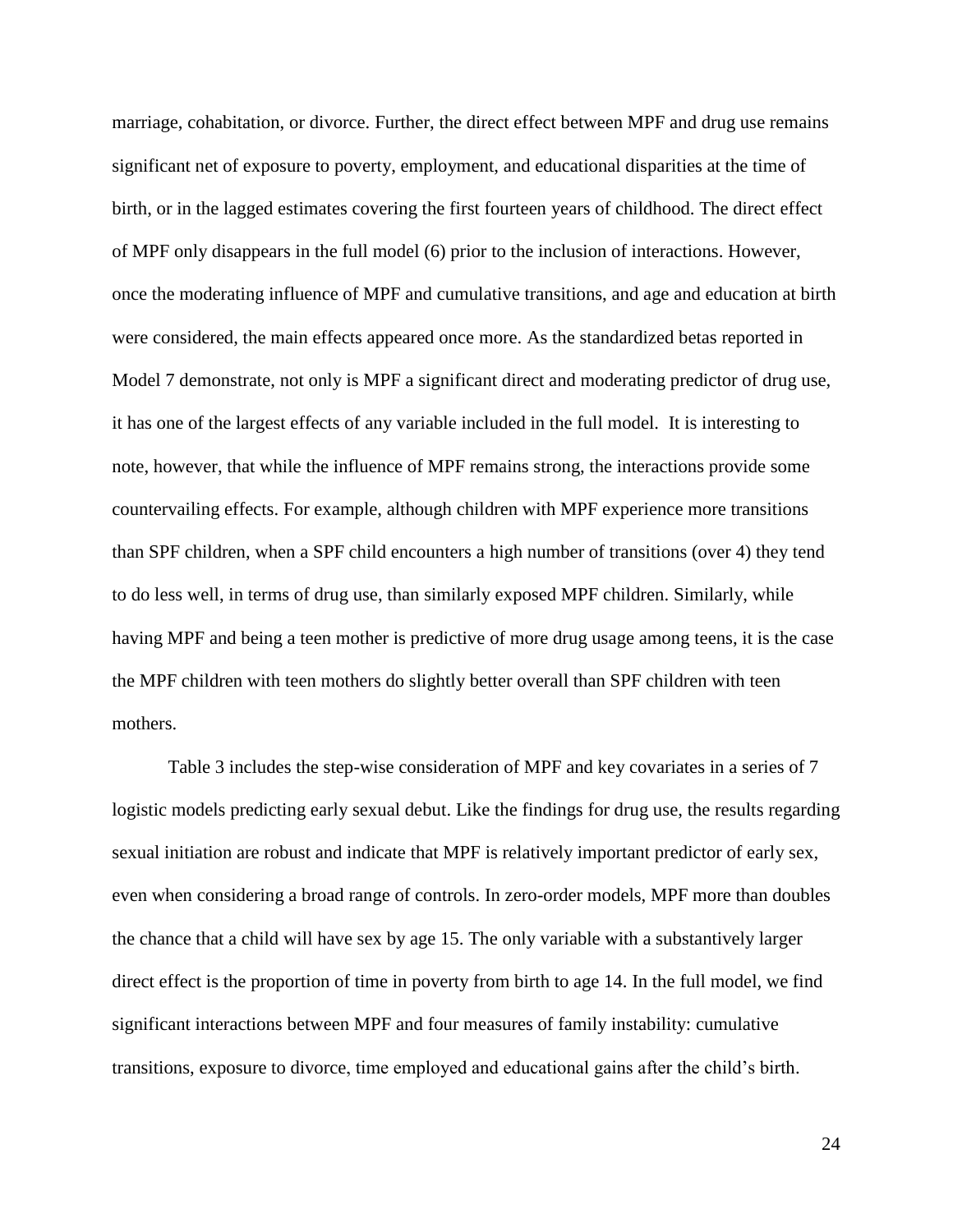These results suggest that though MPF has significant direct effects on sexual debut, it also interacts with other components of instability to influence adolescent wellbeing. Figures 1 and 2 illustrate these interactions through predicted probabilities. In Figure 1, we see that the presence of a half-sibling has a large, and growing, impact on the probability of an early sexual debut as the number of family transitions increases, whereas adolescents who have only full siblings experience a modest decline in the probability of early sex with more family transitions. In Figure 2, we can see that as the time the adolescent's mother is unemployed decreases, adolescents with half-siblings have lower probabilities of early sex relative to their peers who have full siblings, whose probability of early sex is fairly stable.

- Figure 1 here -

- Figure 2 here -

#### **Sensitivity Analyses**

*Sample*. While we were focused on making comparisons between SPF and MPF mothers with two or more children, we were also interested in how the results might differ if we included all mothers, to see if the effects were more generally applicable. The final analyses were also run on a larger sample of eligible mothers who had one or more children (n=2,044). Results for all of the step-wise models were robust in the size, strength, and direction of coefficients (all sensitivity models were omitted from the paper due to space limitations, but are available by request). The only notable difference between the two sets of analyses was two of the interactions from the logistic model were significant with the larger sample, although their addition did not alter MPF's main effect in Table 3 Model 7.

In a second set of supplemental analyses, we addressed a concern with temporal ordering that arose for 205 of the women in our sample who had their first child 1 to 15 months (6.8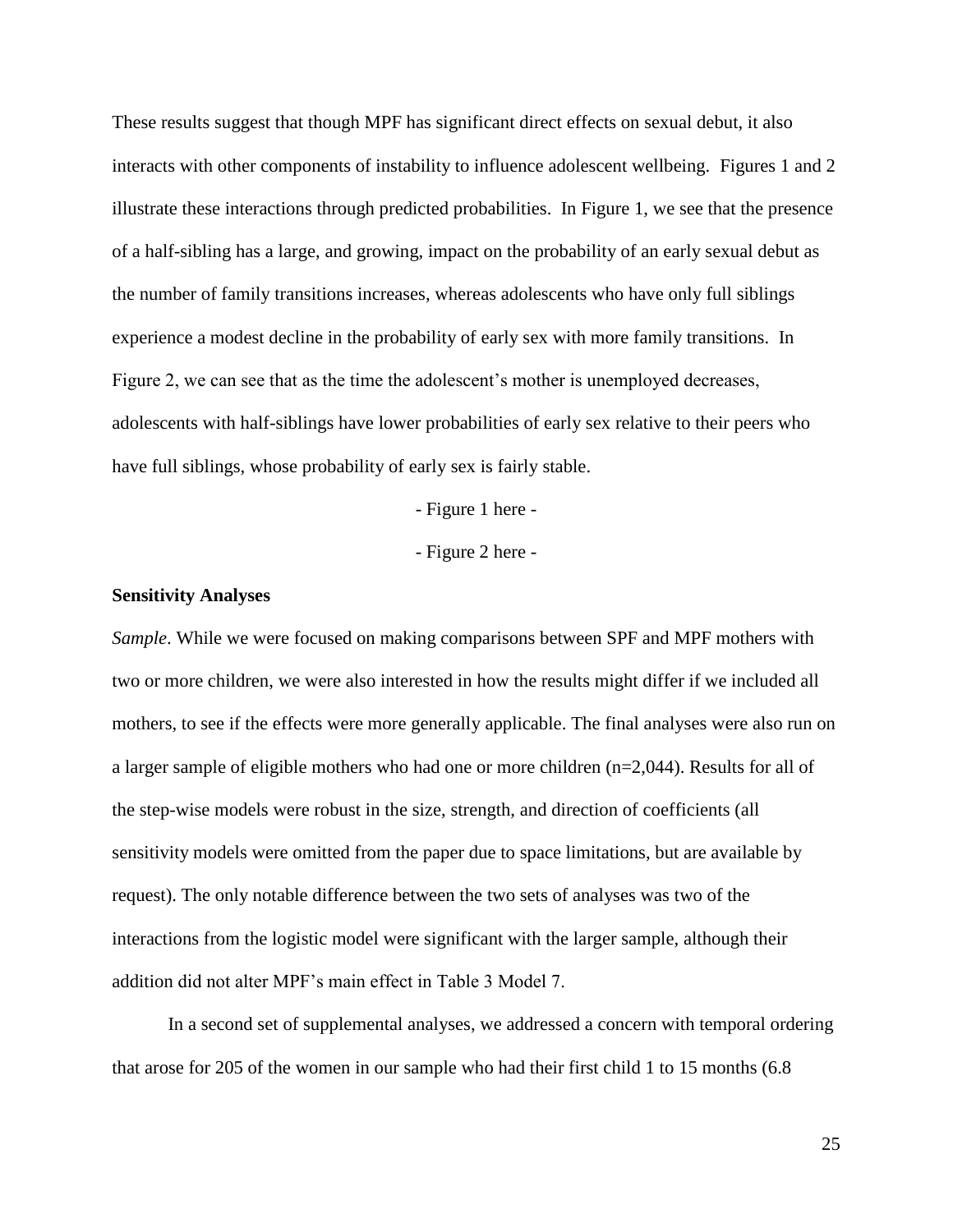months mean) prior to the assessment of the delinquency score. While the ordering was correct for the vast majority of women, we wanted to make sure that the findings were not muddled by the inclusion of the youngest mothers in our sample. The supplemental analyses  $(n=1,494)$ produced similar results for all of the key predictors and interactions in the models, with two exceptions. Once the younger mothers were removed, age at first sex was no longer a significant predictor of drug use, and the significance of the delinquency-drug use path was improved. *Measures*. We tried a number of approaches for measuring woman's age and education at the time of birth, including a continuous measure of years for age and educations, as well as groups of categorical dummies (age included items for less than 20, 20-24, 25-30, and 30 plus years old at the time of birth; education included four items indicating less than high school, a high school degree, some college, and college or more). Each of the measures was then included, one at a time, to the final models (not shown). For both variables, it was clear that the strength of the effect was driven by early deficits in education and very young parenthood, rather than incremental gains with each year of age or schooling. For parsimony we chose to use these cutpoints in our final models because they better reflect the thresholds of risk for negative development in adolescence.

Due to the non-normal distribution of the number of residential partners prior to birth and number of cumulative transitions from birth to 14 we truncated both items, as is the common practice in family research. As a robustness check, we ran the final models one at a time with both variables added as continuous measures and then compared the results (not shown). Findings across the new and old models were similar in terms of size, strength, and significance of coefficients for both outcomes, with one exception. In the drug use findings presented in Table 2 Model 7, the continuous measure of cumulative transitions had a significant interaction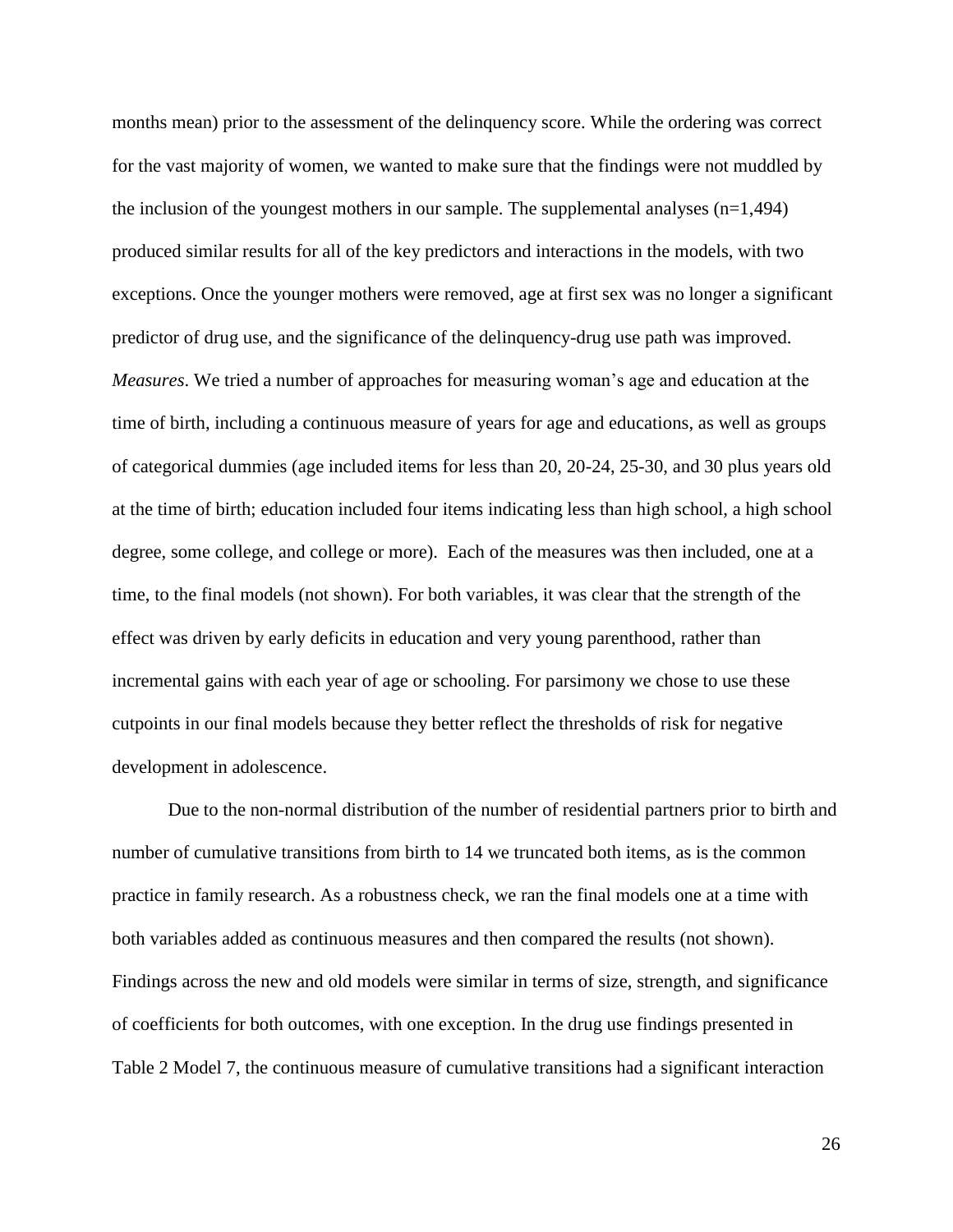with MPF, such that children who experience 5 or more transitions and have MPF do slightly better than children who experience 5 or more transitions and are raised in a single-partner fertility home. Although the truncated measure did not pick up this interaction at the upper range of the scale, these results support our overall findings that children with MPF appear to have a 'tipping point' at which the accumulation of risk factors after a certain point is no longer associated with declines in wellbeing.

*Models*. Finally, we wondered whether the effect of MPF on drug use was useful in explaining incremental changes in drug use among those who used drugs, rather than just a dichotomous approach assessing any or no usage. To test this alternate hypothesis, we used the original scaling of 0-8 types of drugs ever used by the child prior to age 15. We then tested the five hypotheses using OLS regression models identical in design to those reported in Table 3. The results were similar to our earlier findings with some exceptions. Notably, the direct effect of MPF increased in significance for models 2 and 4 (hypotheses 1 and 3, respectively). This marginal change in significance was not particularly surprising given that data reduction is often associated with declines in significance (Aiken & West 1991). Importantly, the full logit and OLS models (Model 7) produced similar results in terms of significance and magnitude of effects, suggesting that the basic story regarding the relationship between multipartnered fertility and adolescent drug use remains the same regardless of measurement choice.

#### **Discussion**

Our paper was motivated by the question of whether multipartnered fertility represents a unique stressor for children, or if its effect can be explained by the instability and economic uncertainty common among multipartnered families. Rising rates of nonmarital childbearing, accompanied by the instability of nonmarital unions, along with repartnering among divorced parents, has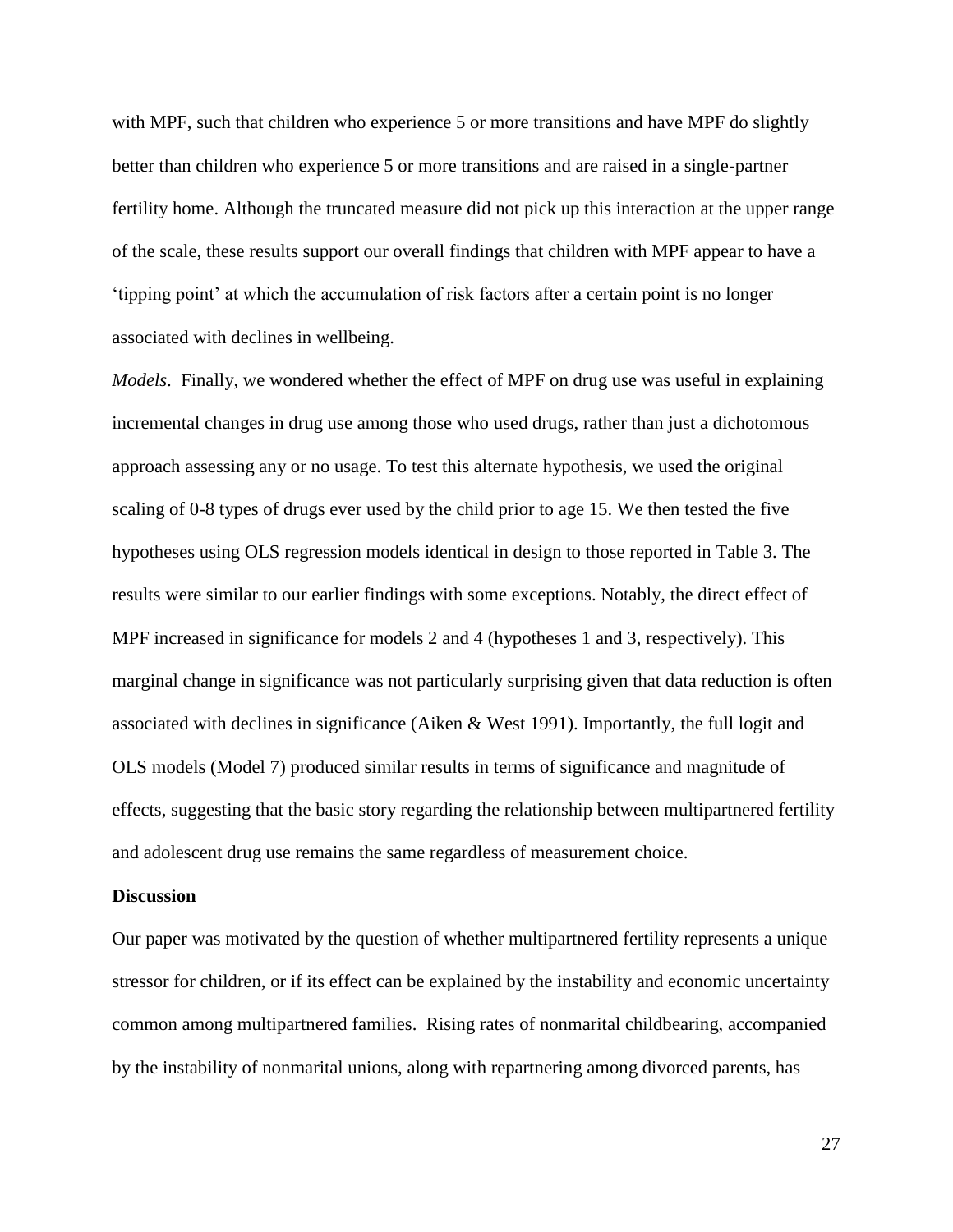increased the prevalence of multipartnered fertility. As such, children are increasingly growing up in more complex families.

There are several literatures which address complex families and child well-being, ranging from work on family structure and instability to work on stepfamilies and nonresidential fathers. The notion of multipartnered fertility, however, is a fairly recent idea, but it many ways, it is not new behavior. Thus, to understand how multipartnered fertility may impact family functioning, we have to build upon findings from a wide range of research. Our research is uniquely able to examine how multipartnered fertility affects child well-being in several ways. By focusing on mothers who coreside with their children nearly all of the time, we are able to move beyond the effects of coresidence. By looking at first-born children, we are able to examine the well-being of those most exposed to multipartnered fertility, but who also experienced a period of single-partner fertility, and the multiple years of observation mean we can look at older children with substantial years of exposure to family factors to examine longterm impacts. The data also include a rich set of family structure and transition information to allow us to control for exposure to instability. Further, the availability of a rich set of background factors – measured prior to birth – allow us to account for selection while the detailed longitudinal information on education, employment, and poverty enable us to account for changes in the context in which children live. Thus, our study really provides the first complete analysis able to isolate the independent effect of multipartnered fertility on adolescent well-being.

Our results suggest that maternal multipartnered fertility has an important—and independent—effect on adolescent well-being net of cumulative family instability and exposure to particular family forms like cohabitation and divorce. Moreover, maternal multipartnered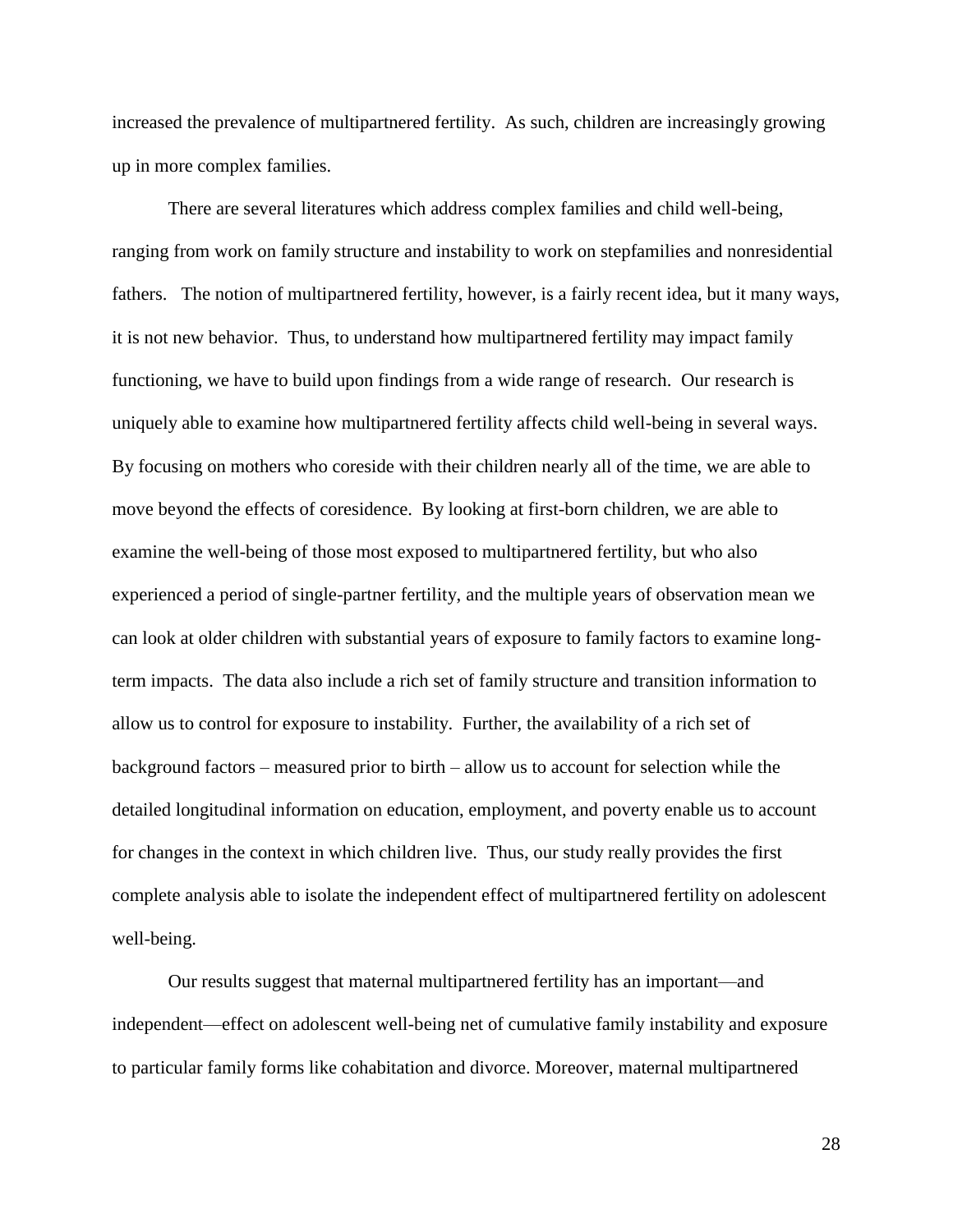fertility remained a significant predictor of well being even after the adolescent's experience of poverty, unemployment, and educational disadvantage at the time of birth and throughout childhood were considered and after accounting for selection into multipartnered fertility. Compared to adolescents with only full-siblings, adolescents with half-siblings are more likely to have used drugs and had sex by age 15, confirming the unproven but widely accepted suspicions that multipartnered fertility represents another form of disadvantage for children (Klerman 2007).

It is worth noting, though, the association between maternal multipartnered fertility was moderated by some maternal characteristics and measures of family instability. For instance, we found that the probability of drug use was slightly higher among children with only full siblings who were born to a teenage mother than among children with half-siblings; similarly, longer spells of unemployment reduced the probability of early sexual debut for those whose mother had multipartnered fertility than those who mother had single-partner fertility. It is not clear why this association exists. We suggest that it is unlikely that half-siblings are protective against risky behavior in adolescence in certain circumstances. Instead, it might be the reverse situation – that certain types of disadvantaged circumstances are particularly detrimental to otherwise "traditional" families (i.e., families that have only full siblings). In related work on collective stress and adolescent well-being, Sun and Li find that when adolescents "face a large number of difficulties and disadvantages in their lives to begin with, family crises…may have only a limited effect over and above the original disadvantages (Sun & Li, 2007:760)." A similar process may be happening among our sample.

#### *Limitations*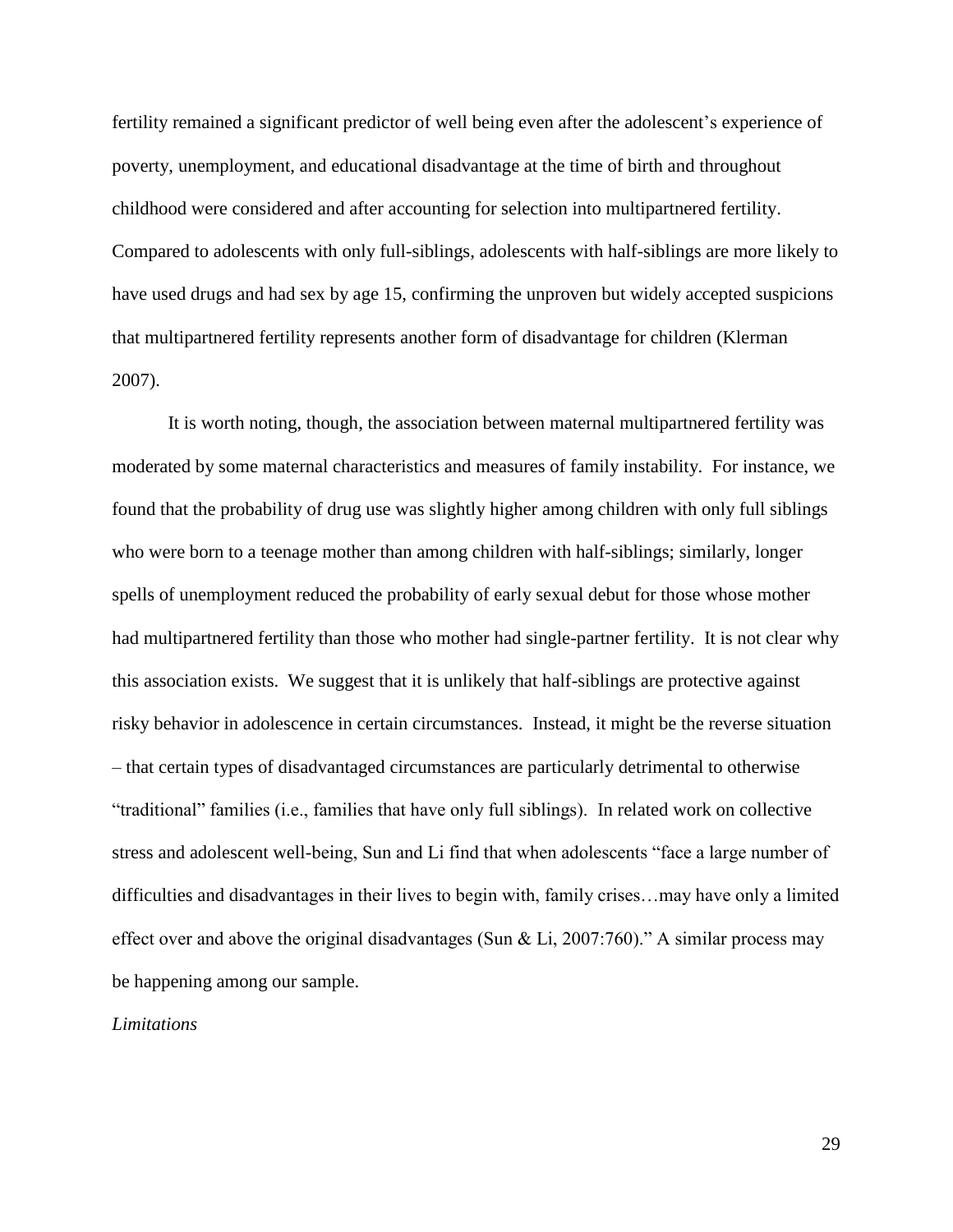We argue that the NLSY79 is especially well-suited to disentangle the very complex factors that influence child well-being, but there are nonetheless disadvantages. A major drawback of our data is our inability to incorporate paternal multipartnered fertility, family instability, and involvement. It is almost certainly the case that some of the adolescents with only full siblings by their mother have half-siblings by their father. Because paternal multipartnered fertility and instability is likely to be highest among those with maternal multipartnered fertility (as both parents are exposed to the risk of repartnering and new-partner births), though, this may be an important mechanism explaining the higher likelihood of risky behavior among adolescents even after we account for maternal characteristics. Similarly, we cannot account for paternal involvement among nonresident fathers, nor do we account for involvement by social fathers. *Conclusion*

We found that among adolescents living with mother, having half-siblings increases the chances that an adolescent engages in risky behavior relative to those with only full-siblings. These findings, taken in conjunction with work indicating that paternal multipartnered fertility is associated with poorer outcomes among young children (Bronte-Tinkew, Horowitz, and Scott 2009), provides strong evidence that multipartnered fertility is detrimental for children and adolescents, and this is true beyond the substantial disadvantages occurring in non-intact families experiencing instability. Thus, multipartnered fertility is likely to contribute to the widening differentials children experience by socioeconomic status. It is not clear, though, how multipartnered fertility impacts family and child well-being. Do parents with children by more than one partner have weaker relationships with their children? Do they monitor them less? Do their children experience different relationships with and across families that negatively influence them? As family scholars continue to examine the increasing complexity of today's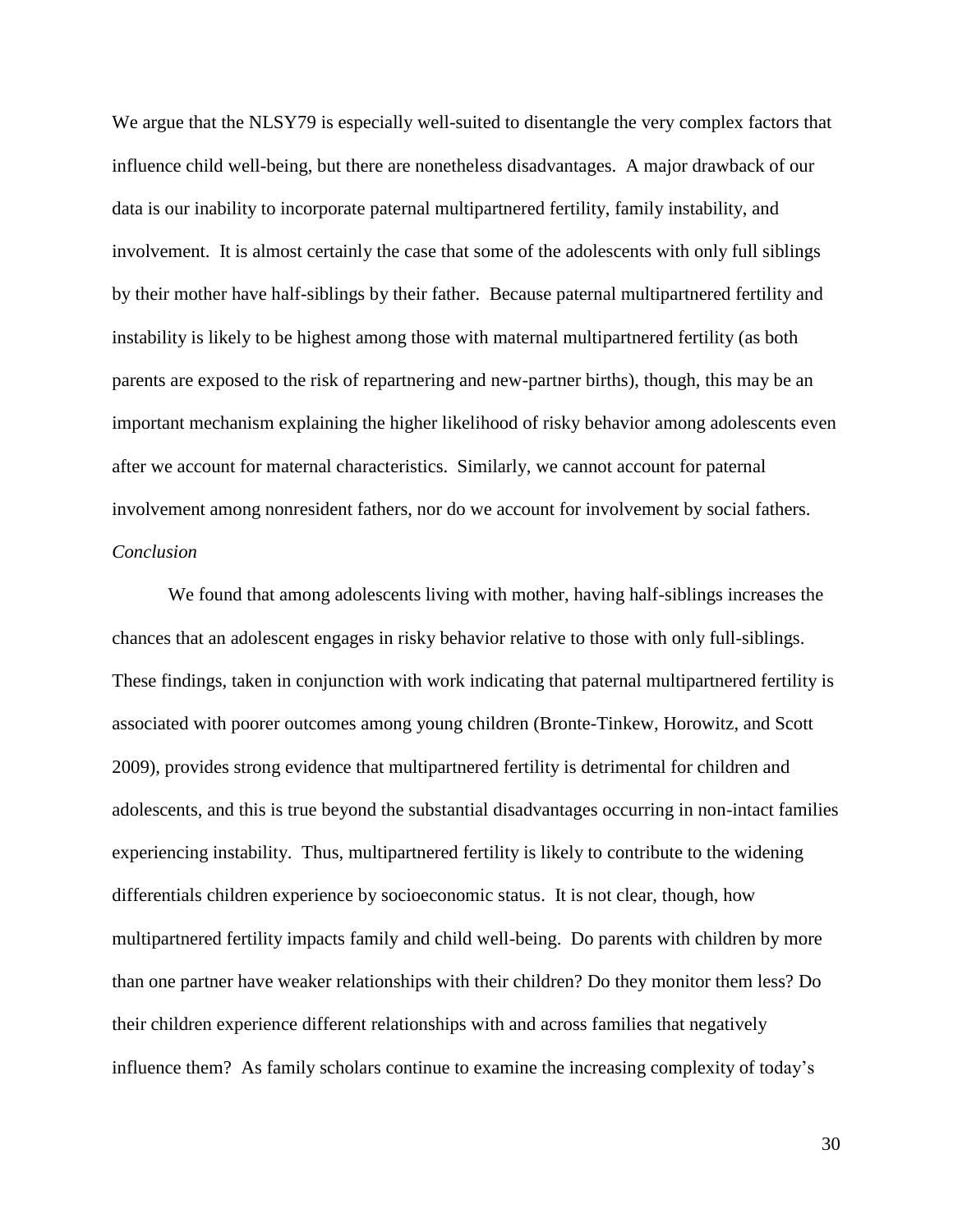families, understanding the mechanisms and relationships within families will become more important. This will provide important insights that might help those on the frontline – counselors, teachers, and so on – identify ways to support complex families. At the same time, direct attempts to reduce multipartnered fertility are unlikely to be successful; it is difficult to imagine anyone choosing to have children with multiple partners. Instead, reducing the behaviors that drive multipartnered fertility – unintended childbearing and unstable relationships – might be a more effective approach.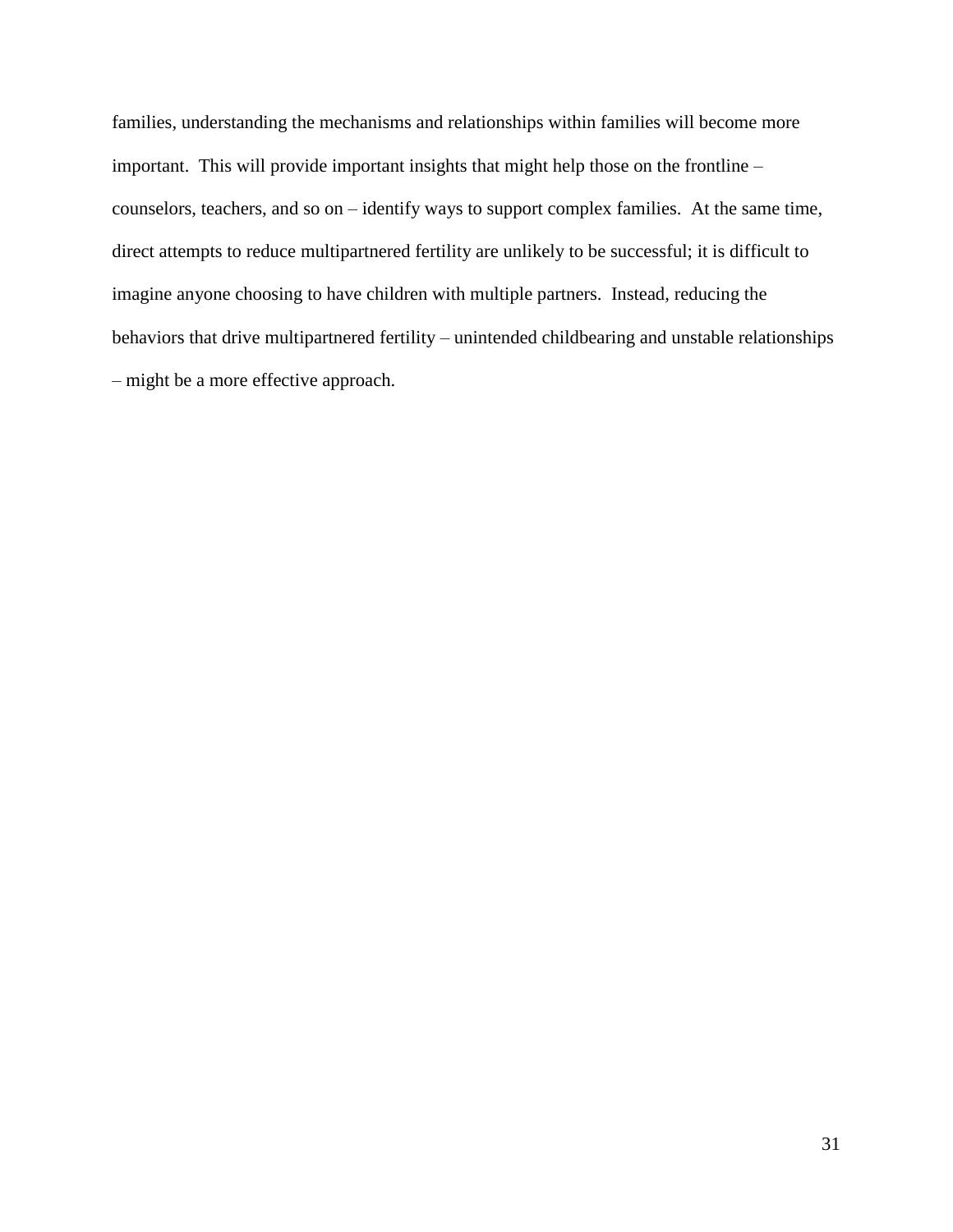|                                                                             | Analytic Sample (N= 1699) |                |              | <b>SPF</b><br>$(n=1193)$ | MPF $(n=476)$ |  |
|-----------------------------------------------------------------------------|---------------------------|----------------|--------------|--------------------------|---------------|--|
|                                                                             |                           | Range Unique   | $M\%$ (SD)   | $M\%$ (SD)               | $M\%$ (SD)    |  |
| Adolescent Outcomes at Age 15                                               |                           |                |              |                          |               |  |
| Drug use, sum of 8 items                                                    | $0-1$                     | $\overline{2}$ | 0.213(0.409) | 0.174(0.379)             | 0.354(0.479)  |  |
| Sexual debut, 1=yes                                                         | $0 - 1$                   | $\mathbf{2}$   | 0.063(0.244) | 0.046(0.209)             | 0.127(0.334)  |  |
| Children's Experiences Birth-14                                             |                           |                |              |                          |               |  |
| Multipartnered fertility (MPF)                                              | $0 - 1$                   | 2              | 0.215(0.411) |                          |               |  |
| Number of family transitions                                                | $0 - 5$                   | 6              | 0.992(1.418) | 0.575(1.077)             | 2.512(1.473)  |  |
| Did mother ever marry <sup>a</sup>                                          | $0-1$                     | $\overline{c}$ | 0.959(0.199) | 0.986(0.118)             | 0.859(0.348)  |  |
| Did mother ever divorce                                                     | $0 - 1$                   | $\overline{2}$ | 0.303(0.460) | 0.203(0.402)             | 0.669(0.471)  |  |
| Did mother ever cohabit                                                     | $0 - 1$                   | $\overline{c}$ | 0.261(0.440) | 0.155(0.362)             | 0.651(0.477)  |  |
| Did mother ever end cohabitation                                            | $0-1$                     | $\overline{2}$ | 0.075(0.264) | 0.034(0.181)             | 0.226(0.419)  |  |
| Proportion time in poverty                                                  | $0-1$                     | 74             | 0.138(0.243) | 0.085(0.187)             | 0.330(0.316)  |  |
| Proportion time unemployed                                                  | $0 - 1$                   | 73             | 0.240(0.283) | 0.232(0.285)             | 0.269(0.275)  |  |
| Proportion time urban                                                       | $0-1$                     | 72             | 0.767(0.350) | 0.763(0.353)             | 0.782(0.340)  |  |
| Education gains since birth                                                 | $0 - 1$                   | $\overline{2}$ | 0.159(0.366) | 0.128(0.335)             | 0.272(0.446)  |  |
| Number of siblings                                                          | $1 - 7$                   | $\tau$         | 1.538(0.836) | 1.490(0.789)             | 1.711(0.968)  |  |
| Female                                                                      | $0-1$                     | $\overline{c}$ | 0.487(0.500) | 0.477(0.500)             | 0.523(0.500)  |  |
| Child race/ethnicity, Hispanic                                              | $0 - 1$                   | $\overline{2}$ | 0.065(0.246) | 0.057(0.233)             | 0.091(0.288)  |  |
| Child race/ethnicity, Black                                                 | $0 - 1$                   | $\sqrt{2}$     | 0.119(0.324) | 0.077(0.266)             | 0.273(0.446)  |  |
| Child race/ethnicity, White                                                 | $0 - 1$                   | $\overline{2}$ | 0.816(0.387) | 0.866(0.341)             | 0.636(0.482)  |  |
| Maternal Characteristics at Birth                                           |                           |                |              |                          |               |  |
| Poverty at birth                                                            | $0-1$                     | $\overline{c}$ | 0.135(0.342) | 0.095(0.293)             | 0.283(0.451)  |  |
| Unemployed at birth                                                         | $0 - 1$                   | $\overline{c}$ | 0.171(0.377) | 0.145(0.353)             | 0.265(0.442)  |  |
| Education at birth, less than HS                                            | $0-1$                     | $\overline{c}$ | 0.119(0.324) | 0.081(0.273)             | 0.257(0.437)  |  |
| Age at birth, 19 or less                                                    | $0-1$                     | $\mathbf{2}$   | 0.158(0.365) | 0.102(0.303)             | 0.364(0.482)  |  |
| Dad not resident at birth                                                   | $0 - 1$                   | $\sqrt{2}$     | 0.143(0.350) | 0.059(0.236)             | 0.446(0.498)  |  |
| Number partners prior to birth $2+$                                         | $0-1$                     | $\mathbf{2}$   | 0.082(0.275) | 0.091(0.288)             | 0.049(0.215)  |  |
| <b>Maternal Selection</b>                                                   |                           |                |              |                          |               |  |
| Mother's age at first sex                                                   | $8 - 27$                  | 20             | 17.89(2.130) | 18.20(2.119)             | 16.75(1.746)  |  |
|                                                                             | $0 - 4$                   | 58             | 0.278(0.345) | 0.255(0.323)             | 0.360(0.404)  |  |
|                                                                             | $0-1$                     | $\overline{2}$ | 0.237(0.426) | 0.196(0.397)             | 0.387(0.488)  |  |
| Mother's delinquency in 1980<br>Mother <i>didn't</i> live with both parents |                           |                |              |                          |               |  |

## Table 1. Weighted Descriptive Statistics

Notes: <sup>a</sup> Entered into regression equation as "Did mother *never* marry" : All= 0.041(0.199); MPF = 0.014(0.118); SPF = 0.141(0.348)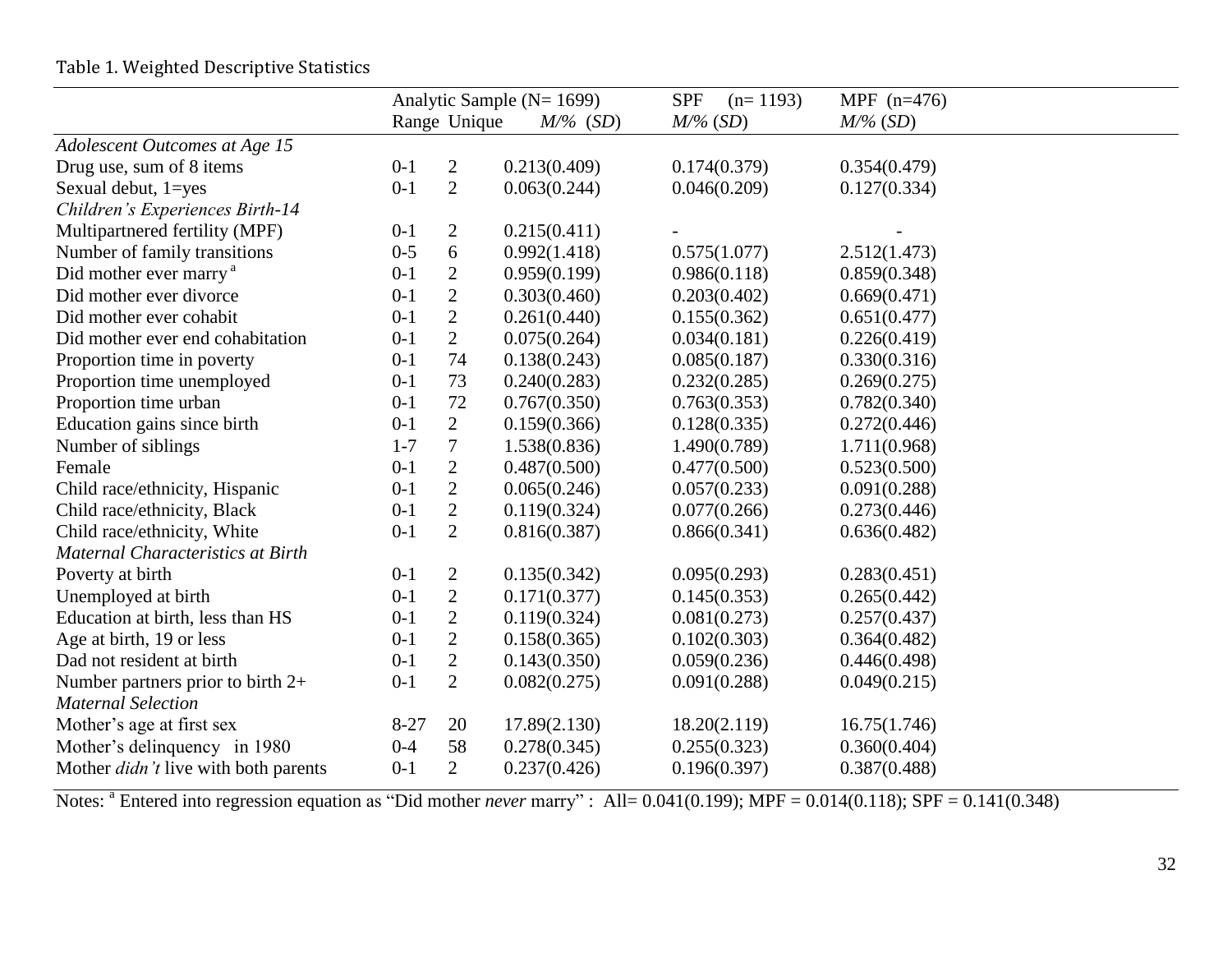|                                                                                                                                 | (1)        | (2)       | (3)        | (4)       | (5)        | (6)       | (7)         |
|---------------------------------------------------------------------------------------------------------------------------------|------------|-----------|------------|-----------|------------|-----------|-------------|
| Children's Experiences Birth-14                                                                                                 |            |           |            |           |            |           |             |
| Maternal MPF <sup>a</sup>                                                                                                       | $2.002***$ | 1.295     | 1.489**    | 1.321     | $1.666***$ | 1.030     | $1.665*$    |
| Cumulative transitions $(0-5)$                                                                                                  |            | $1.202**$ |            |           |            | 1.040     | 1.022       |
| Mom never marry <sup>a</sup>                                                                                                    |            | 1.689*    |            |           |            | 1.337     | 1.219       |
| Mom ever divorce <sup>a</sup>                                                                                                   |            | 0.877     |            |           |            | 1.126     | 1.062       |
| Mom ever cohabit <sup>a</sup>                                                                                                   |            | 1.496*    |            |           |            | 1.274     | 1.253       |
| Mom ever end cohabitation <sup>a</sup>                                                                                          |            | 0.724     |            |           |            | 0.877     | 0.919       |
| Time in poverty <sup>b</sup>                                                                                                    |            |           | $2.152**$  |           |            | 0.861     | 0.921       |
| Time mom unemployed <sup>b</sup>                                                                                                |            |           | 0.990      |           |            | 0.794     | 0.807       |
| Time urban <sup>b</sup>                                                                                                         |            |           | 1.271      |           |            | 1.402     | 1.426       |
| Mom educational gains <sup>a</sup>                                                                                              |            |           | $1.623***$ |           |            | 1.176     | 1.191       |
| Number of siblings                                                                                                              |            |           | 1.018      |           |            | 1.017     | 0.994       |
| Female <sup>a</sup>                                                                                                             |            |           | 1.027      |           |            | 1.025     | 1.027       |
| Race, Hispanic <sup>a</sup>                                                                                                     |            |           | 1.334      |           |            | 1.261     | 1.190       |
| Race, Black <sup>a</sup>                                                                                                        |            |           | 0.994      |           |            | 0.830     | 0.798       |
| Race, White <sup>a</sup>                                                                                                        |            |           | (ref)      |           |            | (ref)     | (ref)       |
| <b>Maternal Characteristics at Birth</b>                                                                                        |            |           |            |           |            |           |             |
| Poverty at birth <sup>a</sup>                                                                                                   |            |           |            | 1.238     |            | 1.318     | 1.302       |
| Unemployed at birth <sup>a</sup>                                                                                                |            |           |            | 1.344*    |            | 1.475*    | 1.399*      |
| Education at birth, less than HS <sup>a</sup>                                                                                   |            |           |            | $1.481*$  |            | 1.304     | 1.720*      |
| Age at birth, $19$ or less <sup>a</sup>                                                                                         |            |           |            | 1.598**   |            | 1.374     | 1.940**     |
| Dad nonresident at birth <sup>a</sup>                                                                                           |            |           |            | 1.279     |            | 1.378     | 1.344       |
| Number of partners prior to birth                                                                                               |            |           |            | $0.320**$ |            | $0.293**$ | $0.291**$   |
| <b>Maternal Selection</b>                                                                                                       |            |           |            |           |            |           |             |
| Age at first sex                                                                                                                |            |           |            |           | $0.876***$ | $0.924*$  | $0.927*$    |
| Delinquency <sup>c</sup>                                                                                                        |            |           |            |           | 1.313      | $1.442*$  | 1.475*      |
| Not living with both parents at $14^a$                                                                                          |            |           |            |           | 1.083      | 0.942     | 0.913       |
| MPF * Education at birth <hs< td=""><td></td><td></td><td></td><td></td><td></td><td></td><td><math>0.551^{+}</math></td></hs<> |            |           |            |           |            |           | $0.551^{+}$ |
| MPF $*$ Age at birth <19                                                                                                        |            |           |            |           |            |           | $0.485*$    |
| Psuedo R-sq                                                                                                                     | 0.108      | 0.032     | 0.038      | 0.059     | 0.032      | 0.077     | 0.085       |

Table 2. Logistic Regression Models of **Adolescent Drug Usage** at Age 15 and Family Characteristics from Birth to Age 14. N=1,669

Notes: <sup>a</sup> 1=yes; <sup>b</sup> proportion of time from birth to age 14 in which the respondent reported yes to this condition; <sup>c</sup> mean of seventeen items used to differentiate highly delinquent youth from occasional participants.  $+p<.10$ , \*  $p<.05$ , \*\*  $p<.01$ , \*\*\*  $p<.001$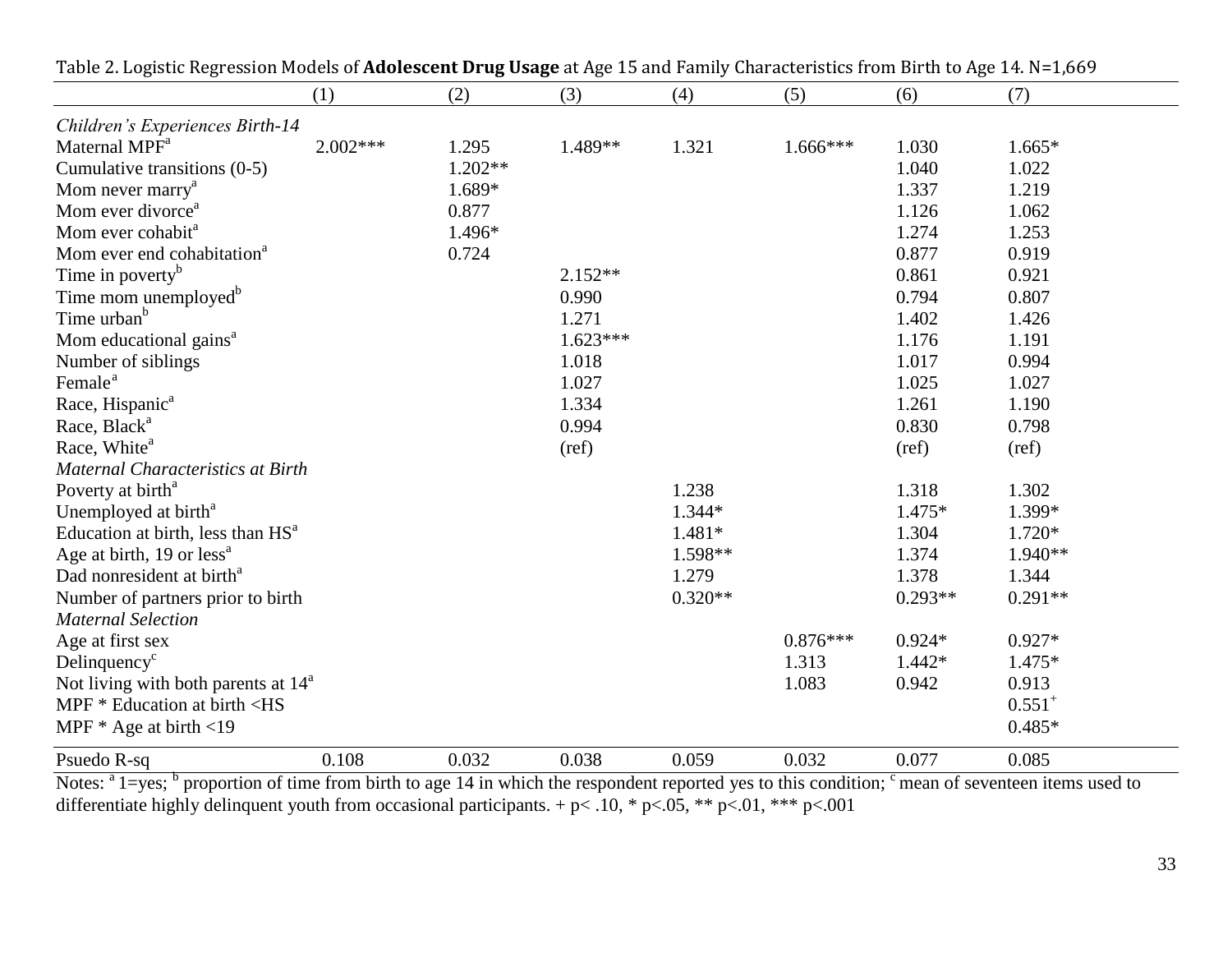| Table 5. Logistic Regression Models of <b>Adolescent Sexual Initiation</b> at Age 15 and Paniny Gharacteristics nonlibiliti to Age 14. N–1,009 |          |          |           |           |            |           |           |
|------------------------------------------------------------------------------------------------------------------------------------------------|----------|----------|-----------|-----------|------------|-----------|-----------|
|                                                                                                                                                | (1)      | (2)      | (3)       | (4)       | (5)        | (6)       | (7)       |
| Children's Experiences Birth-14                                                                                                                |          |          |           |           |            |           |           |
| Maternal MPF <sup>a</sup>                                                                                                                      | $2.530*$ | $1.612*$ | $1.779**$ | 1.666*    | $2.069***$ | 1.256     | $2.533*$  |
| Cumulative transitions (0-5)                                                                                                                   |          | 1.182    |           |           |            | 1.053     | 0.824     |
| Mom never marry <sup>a</sup>                                                                                                                   |          | $2.124*$ |           |           |            | 1.599     | 1.669     |
| Mom ever divorce <sup>a</sup>                                                                                                                  |          | 1.076    |           |           |            | 1.401     | 2.469*    |
| Mom ever cohabit <sup>a</sup>                                                                                                                  |          | 1.258    |           |           |            | 1.109     | 1.131     |
| Mom ever end cohabitation <sup>a</sup>                                                                                                         |          | 0.813    |           |           |            | 0.925     | 0.767     |
| Time in poverty <sup>b</sup>                                                                                                                   |          |          | $2.545*$  |           |            | 0.777     | 0.899     |
| Time mom unemployed <sup>b</sup>                                                                                                               |          |          | 0.826     |           |            | 0.491     | 0.885     |
| Time urban <sup>b</sup>                                                                                                                        |          |          | 1.183     |           |            | 1.379     | 1.380     |
| Mom educational gains <sup>a</sup>                                                                                                             |          |          | 1.247     |           |            | 0.773     | 1.344     |
| Number of siblings                                                                                                                             |          |          | 0.924     |           |            | 0.955     | 0.932     |
| Female <sup>a</sup>                                                                                                                            |          |          | 0.934     |           |            | 0.950     | 0.931     |
| Race, Hispanic <sup>a</sup>                                                                                                                    |          |          | 1.269     |           |            | 1.167     | 1.133     |
| Race, Black <sup>a</sup>                                                                                                                       |          |          | 1.379     |           |            | 1.363     | 1.336     |
| Race, White <sup>a</sup>                                                                                                                       |          |          |           |           |            |           |           |
| Maternal Characteristics at Birth                                                                                                              |          |          |           |           |            |           |           |
| Poverty at birth <sup>a</sup>                                                                                                                  |          |          |           | 1.327     |            | 1.442     | 1.398     |
| Unemployed at birth <sup>a</sup>                                                                                                               |          |          |           | 1.493     |            | 1.829**   | $1.873**$ |
| Education at birth, less than HS <sup>a</sup>                                                                                                  |          |          |           | $2.033**$ |            | $2.303**$ | $2.305**$ |
| Age at birth, 19 or $less^a$                                                                                                                   |          |          |           | 1.336     |            | 1.122     | 1.126     |
| Dad nonresident at birth <sup>a</sup>                                                                                                          |          |          |           | 1.234     |            | 1.190     | 1.178     |
| Number of partners prior to birth                                                                                                              |          |          |           | 1.018     |            | 0.996     | 0.986     |
| <b>Maternal Selection</b>                                                                                                                      |          |          |           |           |            |           |           |
| Age at first sex                                                                                                                               |          |          |           |           | $0.831**$  | $0.885*$  | $0.875*$  |
| Delinquency <sup>c</sup>                                                                                                                       |          |          |           |           | 0.944      | 1.021     | 0.900     |
| Not living with both parents at $14^a$                                                                                                         |          |          |           |           | 1.073      | 0.894     | 0.902     |
| MPF * Cumulative transitions                                                                                                                   |          |          |           |           |            |           | $1.553*$  |
| MPF $*$ Ever divorce $b-14$                                                                                                                    |          |          |           |           |            |           | $0.303*$  |
| MPF $*$ Time unemployed $b - 14$                                                                                                               |          |          |           |           |            |           | $0.215*$  |
| MPF $*$ Educational gains $b-14$                                                                                                               |          |          |           |           |            |           | $0.303**$ |
| Psuedo R-sq                                                                                                                                    | 0.107    | 0.040    | 0.044     | 0.068     | 0.044      | 0.087     | 0.107     |

Table 3. Logistic Regression Models of **Adolescent Sexual Initiation** at Age 15 and Family Characteristics from Birth to Age 14. N=1,669

Notes: <sup>a</sup> 1=yes; <sup>b</sup> proportion of time from birth to age 14 in which the respondent reported yes to this condition; <sup>c</sup> mean of seventeen items used to differentiate highly delinquent youth from occasional participants.  $+ p< 0.10$ ,  $* p< 0.05$ ,  $** p< 0.01$ ,  $** p< 0.001$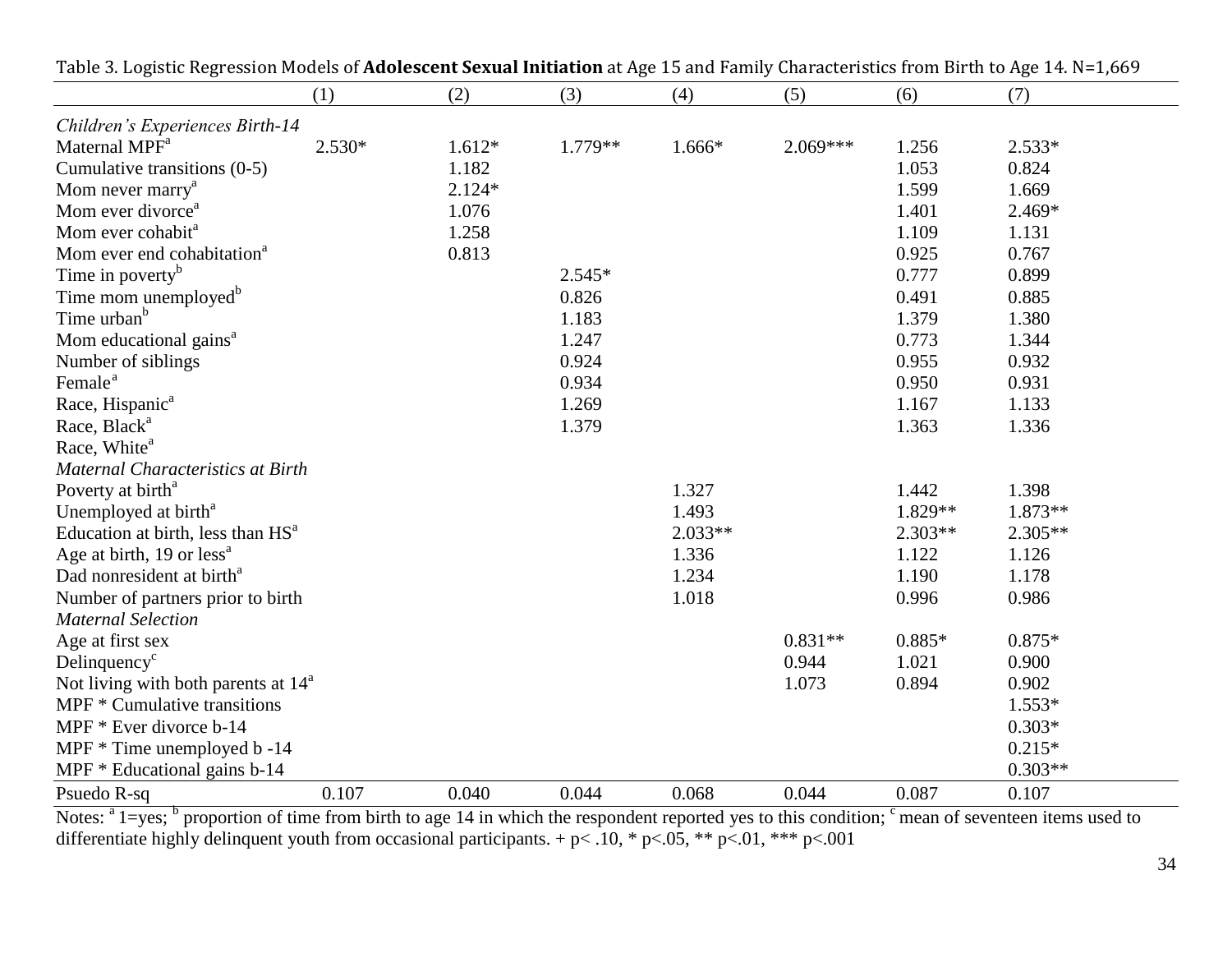Figure 1. Predicted probabilities of adolescent sexual debut by MPF and cumulative instability from birth to age 14.

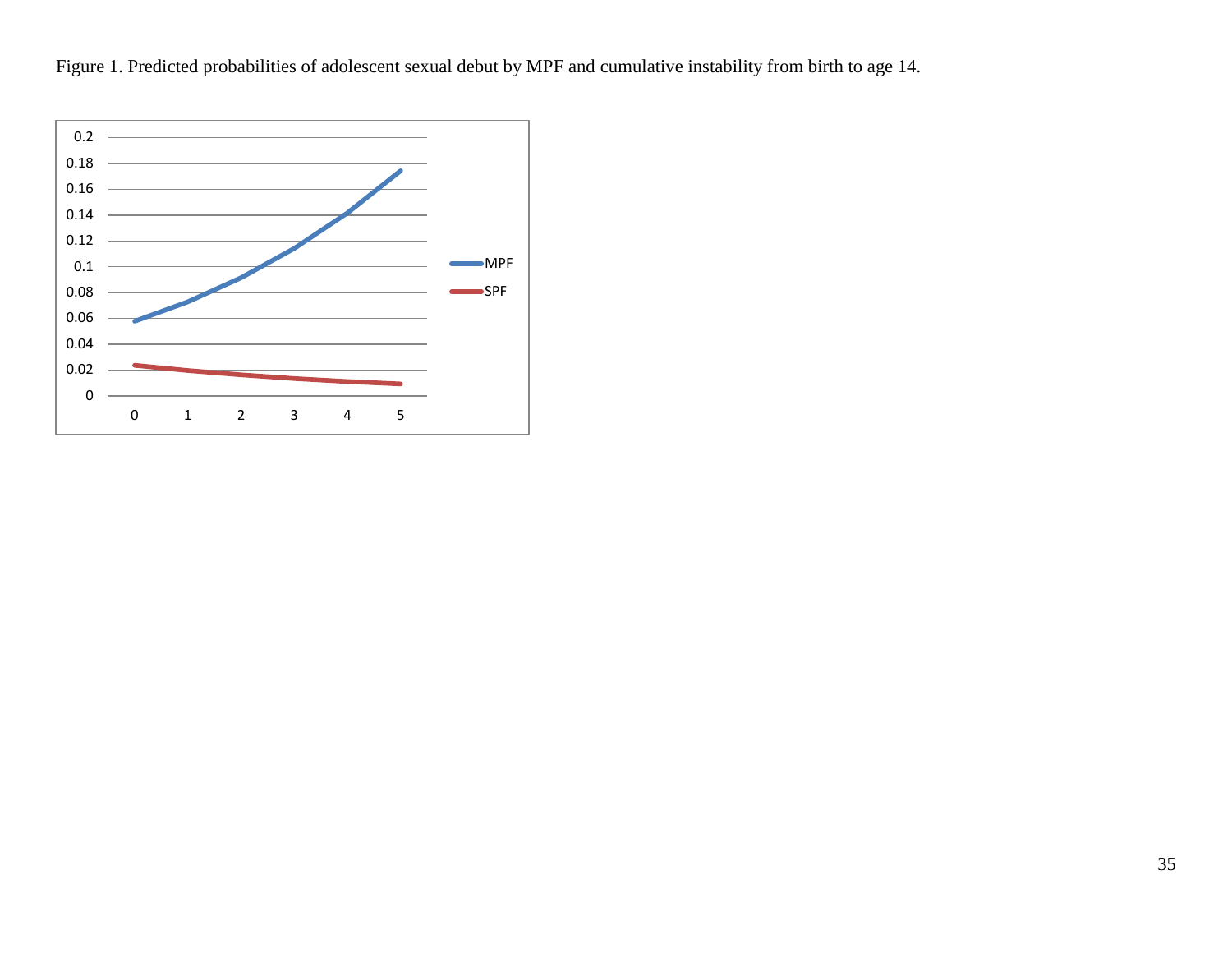Figure 2. Predicted probabilities of adolescent sexual debut by MPF and the proportion of time the mother was unemployed from birth to age 14.

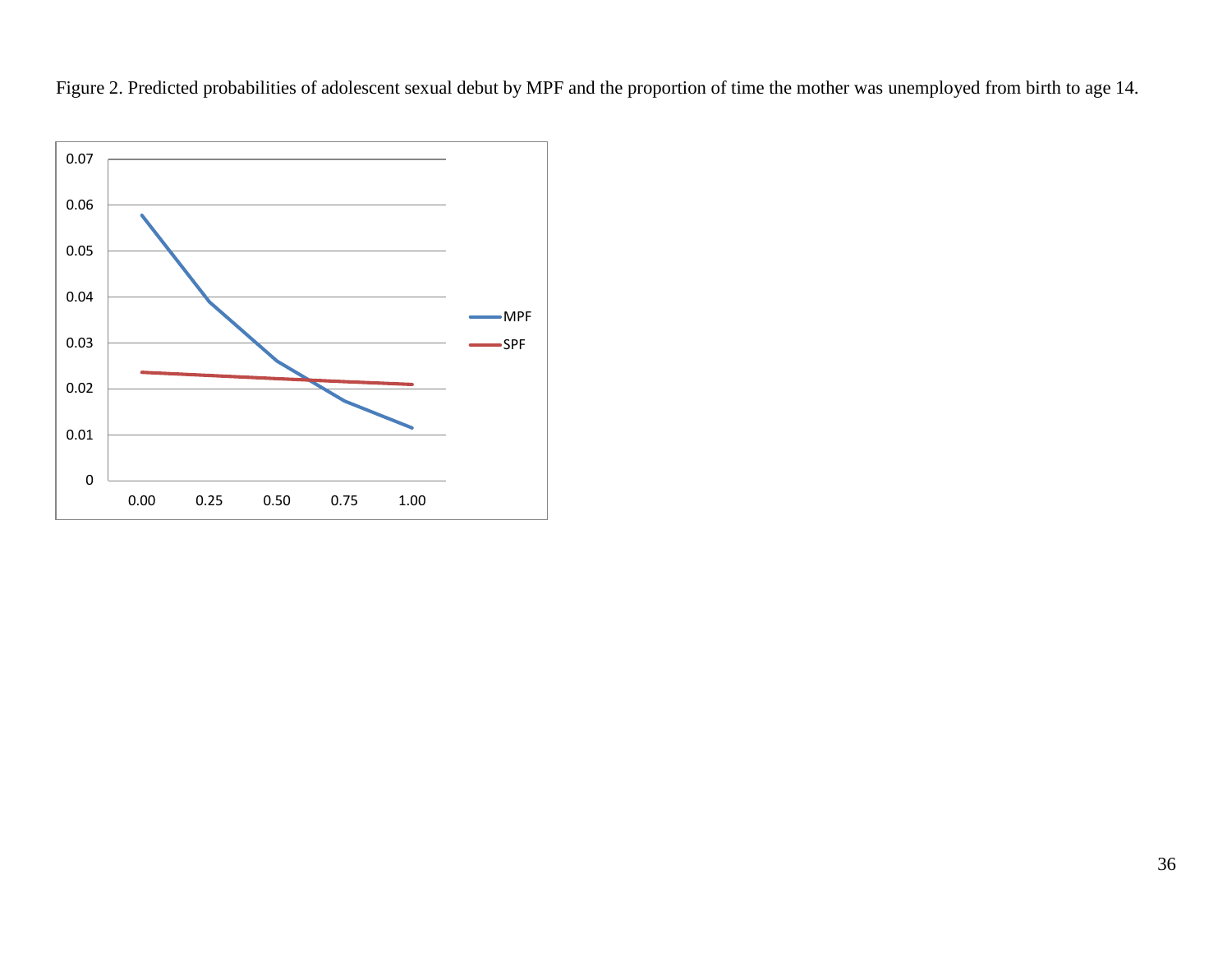#### **References**

Abramowitz, M. and Stegun, I.A., eds. (1965), "Handbook of Mathematical Functions", Dover, New York, NY.

- Amato, Paul R. 2005. "The Impact of Family Formation Change on the Cognitive, Social, and Emotional Well-Being of the Next Generation." *Future of Children* 15: 75-96.
- Amato, P. R. 2010. "Research on Divorce: Continuing Trends and New Developments" *Journal of Marriage and Family* 72: 650-666.
- Amato, P. R., & Kane, J. B. 2011. "Life‐Course Pathways and the Psychosocial Adjustment of Young Adult Women." *Journal of Marriage and Family* 73: 279-295.
- Beck, A.N., C.E. Cooper, S. McLanahan, and J. Brooks-Gunn. 2010. "Partnership Transitions and Maternal Parenting." *Journal of Marriage and Family* 72: 219-233.
- Blake, J. 1981. "Family Size and the Quality of Children." *Demography* 18: 421–442.
- Blake, J. 1989. Family Size and Achievement. Los Angeles: University of California Press.
- Bronte‐Tinkew, Jacinta, Allison Horowitz, and Mindy E. Scott. 2009 "Fathering With Multiple Partners: Links to Children's Well‐Being in Early Childhood." *Journal of Marriage and Family* 71: 608-631.
- Carlson, M. J*.*, & Corcoran, M. E*.* 2001*. "*Family Structure and Children's Behavioral and Cognitive Outcomes*." Journal of Marriage and Family 63:* 779*–*792*.*
- Carlson, M. J., & Furstenberg, F. F.*.* 2006*. "*The Prevalence and Correlates of Multipartnered Fertility among Urban U.S. Parents." *Journal of Marriage and Family* 68*:* 718*–*732*.*

Carlson, M. J. & Furstenberg, F. F. 2007. "The Consequences of Multi-Partnered Fertility for Parental Involvement and Relationships." Working Paper 2006-28-FF. Center for Research on Child Well-Being. Princeton University.

- Cavanagh, S. E., & Huston, A. C. 2006. "Family Instability and Children's Early Problem Behavior." *Social Forces* 85: 551-581.
- Cavanagh, S. E., & Huston, A. C. 2008. "The Timing of Family Instability and Children's Social Development." *Journal of Marriage and Family* 70: 1258-1270.
- Cherlin, A. 1992. Marriage, Divorce, Remarriage. Cambridge, MA: Harvard University Press.
- Cherlin, A. 2009. The Marriage-go-round. New York: Knopf.
- Cohen, J. 1988. Statistical Power Analysis for the Behavioral Sciences (2nd Edition), Lawrence Earlbaum Associates, Hillsdale, NJ.
- Cohen, J., & Cohen, P. 1983 Applied Multiple Regression/Correlation Analysis for the Behavioral Sciences (2nd edition), Lawrence Earlbaum Associates, Mahwah, NJ.
- Cohen, J., Cohen, P., West, S. G. & Aiken, L.S. 2003.Applied Multiple Regression/Correlation Analysis for the Behavioral Sciences (3rd edition), Lawrence Earlbaum Associates, Mahwah, NJ.
- Cooper, C.E., S. McLanahan, S.O. Meadows, and J. Brooks-Gunn. 2009. "Family Structure transitions and Maternal Parenting Stress." *Social Science Quarterly* 90: 1186-1202.
- Darlington, R.B. 1990. Regression and linear models. New York: McGraw-Hill.
- Dorius, C. 2012. "Does MPF Put Women at Risk? Theories of Multipartnered Fertility and Health." PSC Research Report 12-770. Population Studies Center, University of Michigan.
- Downey, D. B. 2001. "Number of Siblings and Intellectual Development: The Resource Dilution Explanation." *American Psychologist* 566-7, 497.
- Evenhouse, E., & Reilly, S. 2004. "A Sibling Study of Stepchild Well-Being."*Journal of Human Resources* 39: 248-276.
- George, L. 1989. "Stress, Social Support, and Depression over the Life Course." P. 290 in K.s. Markides and C. L. Cooper Eds. Aging, Stress, and Health Chichester, UK: Wiley.
- George, L. 1993. "Sociological Perspectives on Life Transitions." *Annual Review of Sociology* 19: 353-373.
- Guzzo, K. B. Forthcoming. "Complex Patterns of Childbearing." *The ANNALS of the American Academy of Political and Social Sciences.*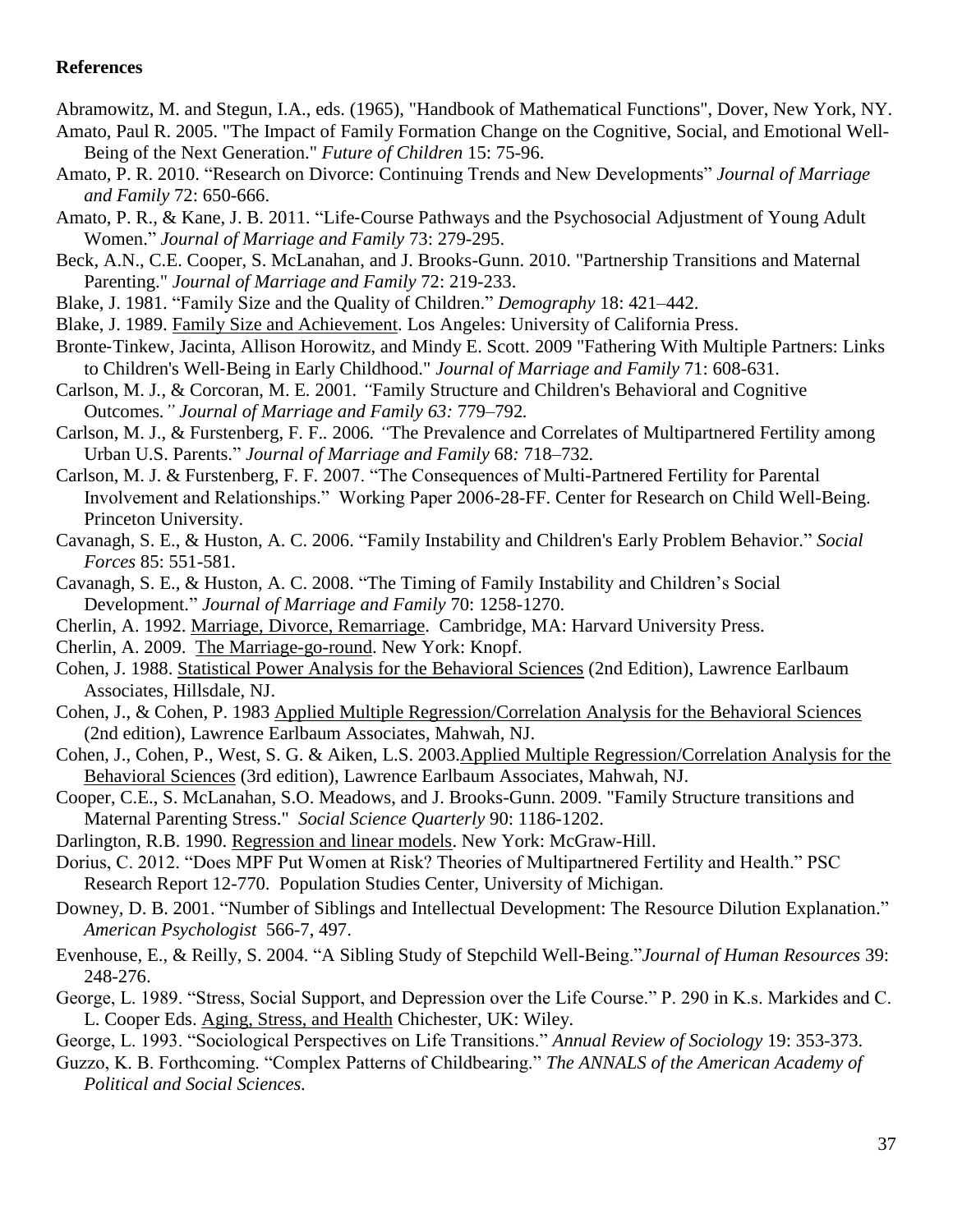- Guzzo, K.B. 2009. "Maternal Relationships and Nonresidential Father Visitation of Children Born Outside of Marriage." *Journal of Marriage and Family* 71: 632-649.
- Guzzo, K.B. and Furstenberg, F.F. 2007. "Multipartnered Fertility among American Men." *Demography*. 44:583-601.
- Halpern-Meekin, S., & Tach, L. 2008. "Heterogeneity in Two-Parent Families and Adolescent Well-Being." *Journal of Marriage and Family* 70: 435-451.
- Harknett, Kristen, and Jean Knab. 2007 "More Kin, Less Support: Multipartnered Fertility and Perceived Support among Mothers." *Journal of Marriage and Family* 69: 237-253.
- Hofferth, Sandra L., and Kermyt G. Anderson. 2004. "Are All Dads Equal? Biology versus Marriage as a Basis for Paternal Investment." *Journal of Marriage and Family* 65: 213-232.
- Hoffmann, J.P. 2004. Generalized linear models. Boston: Allyn and Bacon.
- Kalil, A., Ryan, R., & Corey, M. 2012. "Diverging Destinies: Maternal Education and the Developmental Gradient in Time with Children." *Demography* 49: 1-23.
- Kerr, D. C., Capaldi, D. M., Pears, K. C., & Owen, L. D. 2012. "Intergenerational Influences on Early Alcohol Use: Independence from the Problem Behavior Pathway." *Development and Psychopathology* 240: 889- 906.
- Klerman, L.V. 2007. "Multipartnered Fertility: Can It Be Reduced?" *Perspectives on Sexual and Reproductive Health.* 39: 56-59.
- Langton, C.E. and L.M. Berger. 2012. "Family Structure and Adolescent Physical Health, Behavior, and Emotional Well-Being." *Social Service Review* 85: 23-357.
- Levitt, S. D., & Dubner, S. J. (2005). Freakonomics: A rogue economist explores the hidden side of everything. New York: William Morrow.
- McLanahan, S. 2009. "Fragile Families and the Reproduction of Poverty." Annals of the *American Academy of Political and Social Science*. 62: 111-131.
- McLanahan, S. and A.N. Beck. 2010. "Parental Relationships in Fragile Families." *Future of Children*. 20: 17- 37.
- McLanahan, Sara, and Gary D. Sandefur. 1994. Growing Up with a Single Parent: What Hurts, What Helps. Cambridge, MA: Harvard University Press.
- Manlove, J., C. Logan, E. Ikramullah, and E. Holcomb. 2008. "Factors Associated with Multiple-Partner Fertility among American Men." *Journal of Marriage and Family*. 70: 536-548.
- Manning, Wendy D., and Susan Brown. 2006. "Children's Economic Well-Being in Married and Cohabiting Parent Families." *Journal of Marriage and Family* 68: 345-362.
- Manning, W. D., and P.J. Smock. 1999. "New Families and Nonresident Father-Child Visitation." *Social Forces* 78: 87-116.
- Manning, W.D. and P.J. Smock 2004. "'Swapping' Families: Serial Parenting and Economic Support for Children." *Journal of Marriage and Family* 62: 111-122.
- Meyer, D. R.*,* Cancian, M.*, &* Cook, S. T. 2005*. "*Multiple-Partner Fertility: Incidence and Implications for Child Support Policy*."* Social Service Review 79: 577*–*601.
- Olsen, R. (2009) Personal communication regarding the weighting of multivariate models using NLSY-79 data at the National Longitudinal Survey of Youth (1979): Youth and Child Data Workshop. Ohio State University, Columbus, OH. July.
- Osborne, C. and S. McLanahan. 2007. "Partnership Instability and Child Well-Being." *Journal of Marriage and Family* 69: 1065-1083.
- Osborne, C., L. Berger, K. Magnuson. 2012. "Family Structure Transitions and Changes in Maternal Resources and Well-Being." *Demography* 49: 23-47.
- Paul, C., Fitzjohn, J., Herbison, P., & Dickson, N. 2000. "The Determinants of Sexual Intercourse before Age 16." *Journal of Adolescent Health* 27: 136-147.
- Soper, D.S. (2013) "A-priori Sample Size Calculator for Multiple Regression (Online Software)", [http://www.danielsoper.com/statcalc.](http://www.danielsoper.com/statcalc) (accessed January 24, 2013).